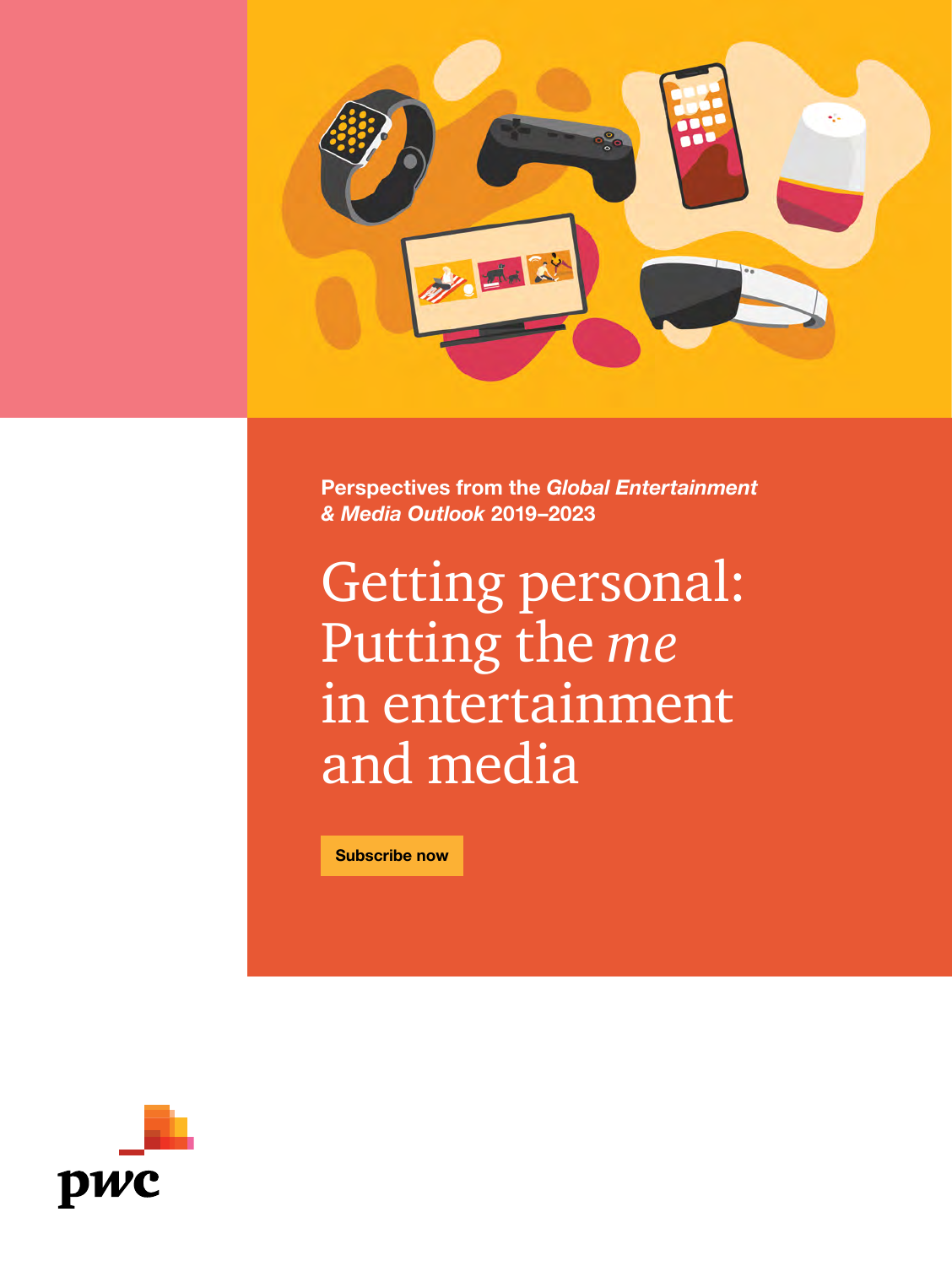## About this report

**We're delighted to welcome you to our special report on this year's**  *Global Entertainment & Media Outlook***. Now in its 20th year, the** *Outlook* **has been charting the ongoing revolution in these dynamic sectors for two tumultuous and fascinating decades. As in previous years, we've taken a deep dive into our wealth of detailed data, forecasts and analyses, and created new perspectives and insights to help you shape your strategies for the year ahead.**

The starting point for these insights is our data and projections on 14 defined segments across 53 territories. Our industry experts have overlaid this raw research data with their own experiences and observations to tease out the overarching themes — thus creating actionable intelligence for companies across the global entertainment and media (E&M) space.

What are the highlights in the new *Outlook*? This year, we're looking at the industry through the lens of the consumer. We focus on the rise of increasingly personal and personalised media interactions, as today's consumers — eager, highly selective and voracious — seize the opportunity to enjoy media experiences tailored to their own preferences, contexts and schedules.

In a word, the theme is personalisation. Consumers are using an expanding array of connected devices to organise, curate and discover their own unique worlds of media. In response, companies are designing their offerings to revolve around personal preferences, using data and usage patterns to pitch their products not at audiences of billions, but separately at billions of individuals.

As this report explains, this increasingly tailored world has major implications for every E&M business across every segment. Whether the subject is business and revenue models, emerging technologies, or regulation and trust, companies must keep on top of current and future developments — and be sufficiently agile, ready to respond proactively and at pace.

Take the rollout of next-generation 5G networks. This tech breakthrough is seemingly outside E&M. But the launch of 5G networks will create new use cases, enhance the customer experience and accelerate growth for many sub-sectors of the E&M industry, from video games to high-definition video streaming of sporting events. For companies that respond to such disruptions effectively, the opportunities are immense.

Every year, all of us on the PwC industry team look forward to writing this report. It provides us with a unique opportunity to cross-fertilise ideas and make connections among segments and territories. We hope it helps you do the same. To learn more about how our findings and thinking apply to your business, please contact your local PwC team [\(see page 23\)](#page--1-0) or reach out to either of us. We look forward to hearing from you.

Best regards,



**Ennèl van Eeden**  Global Entertainment and Media Leader *Partner, PwC Netherlands*  [ennel.van.eeden@pwc.com](mailto:ennel.van.eeden%40pwc.com?subject=)



**Wilson Chow** Global Technology, Media and Telecommunications Leader *Partner, PwC China*  [wilson.wy.chow@cn.pwc.com](mailto:wilson.wy.chow%40cn.pwc.com?subject=)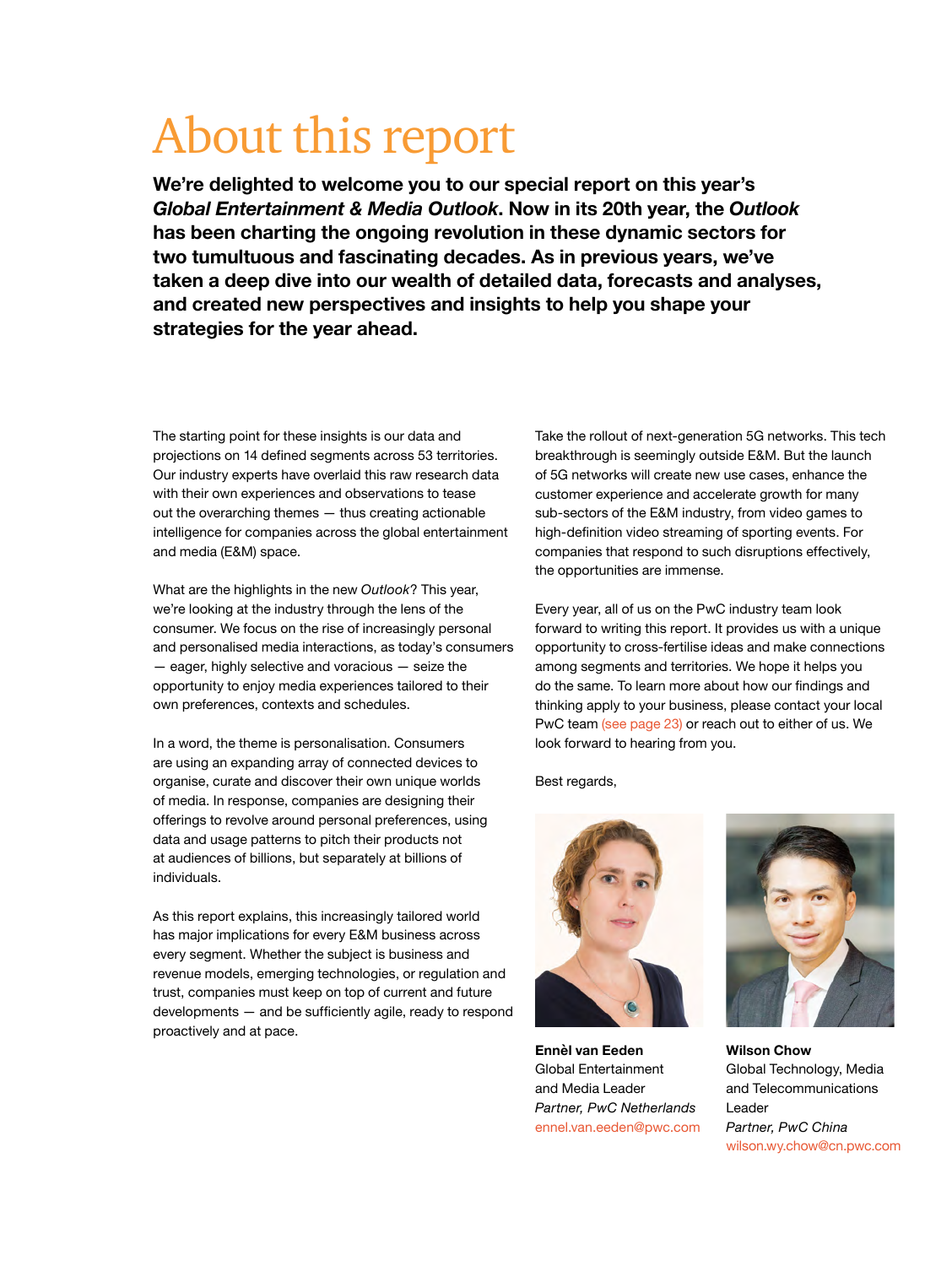## **Contents**

| 1. | Introduction: Now it's getting personal                       | 02      |
|----|---------------------------------------------------------------|---------|
| 2. | Personal space: Shifting behaviours reshape the E&M landscape | 04      |
| 3. | Implications for businesses: One size does not fit all        | 06      |
| 4. | New touch points: Meeting consumers where they are            | 10      |
| 5. | Technology advances: The new era of personalised computing    | 13      |
| 6. | Trust and regulation: Seeking personal data hygiene           | 16      |
| 7. | Conclusion: Taking it personally                              | 18      |
|    |                                                               |         |
|    | Methodology and definitions                                   | 20      |
|    | Use and permissions                                           | 21      |
|    | Contributors                                                  | $22 \,$ |
|    | Global Entertainment & Media Outlook territory contacts       | 23      |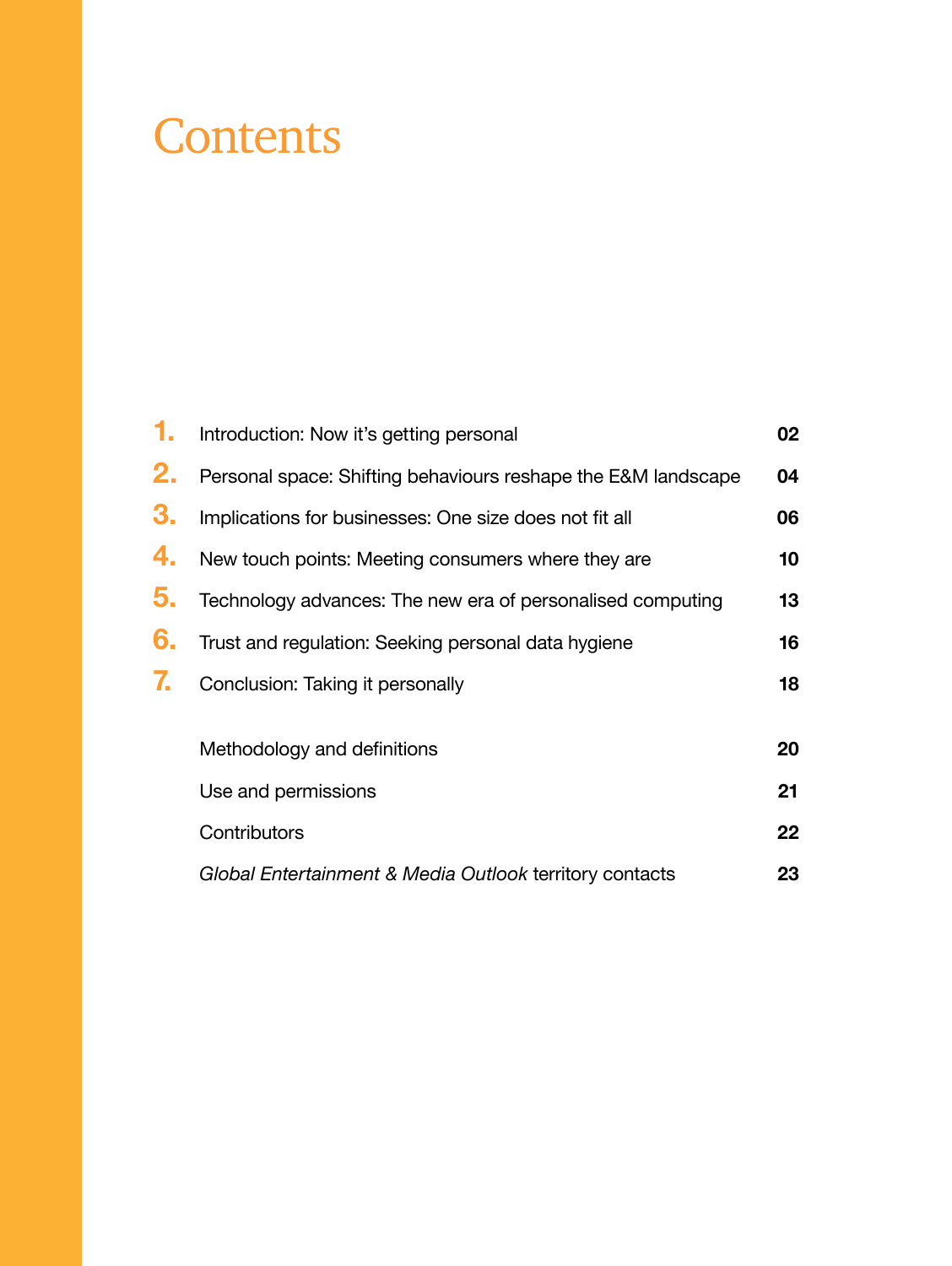**Introduction:**<br> **Now it's getting personal** 

How do you consume entertainment and media content? Ask 20 different people, and you're likely to get 20 different answers, even if some of those people live under the same roof. One parent may watch the first episode of the final season of HBO's epic *Game of Thrones* on a 60-inch television on Sunday night when it first airs. The other parent might stream it later in the evening on the HBO Go app on an iPad. Their teenager might watch it the next day on his phone, while simultaneously playing a video game. Their daughter, home from university, might download it, and then stream the episode on her laptop four days

later. In 2019, there is still such a thing as appointment viewing on television. But it is the viewer who makes the appointment.

Consumers are embracing the expanding opportunities to enjoy media experiences uniquely tailored to their own personal preferences, contexts and schedules. Increasingly mobile and never idle, empowered consumers around the world want to exert greater control over how and when they experience media. They do so by managing their media consumption via smartphones and an expanding range of devices, by curating their personal selection of channels via over-the-top (OTT) services, and by bringing more digital media content into their lives via smart homes and connected cars.

This activity is driving steady growth. As PwC's *Global Entertainment & Media Outlook 2019–2023* shows, industry spending will continue to rise at a rate faster than overall economic growth, at a projected 4.3% CAGR through 2023.

#### **A rising tide**





**Source:** PwC *Global Entertainment & Media Outlook 2019–2023*, www.pwc.com/outlook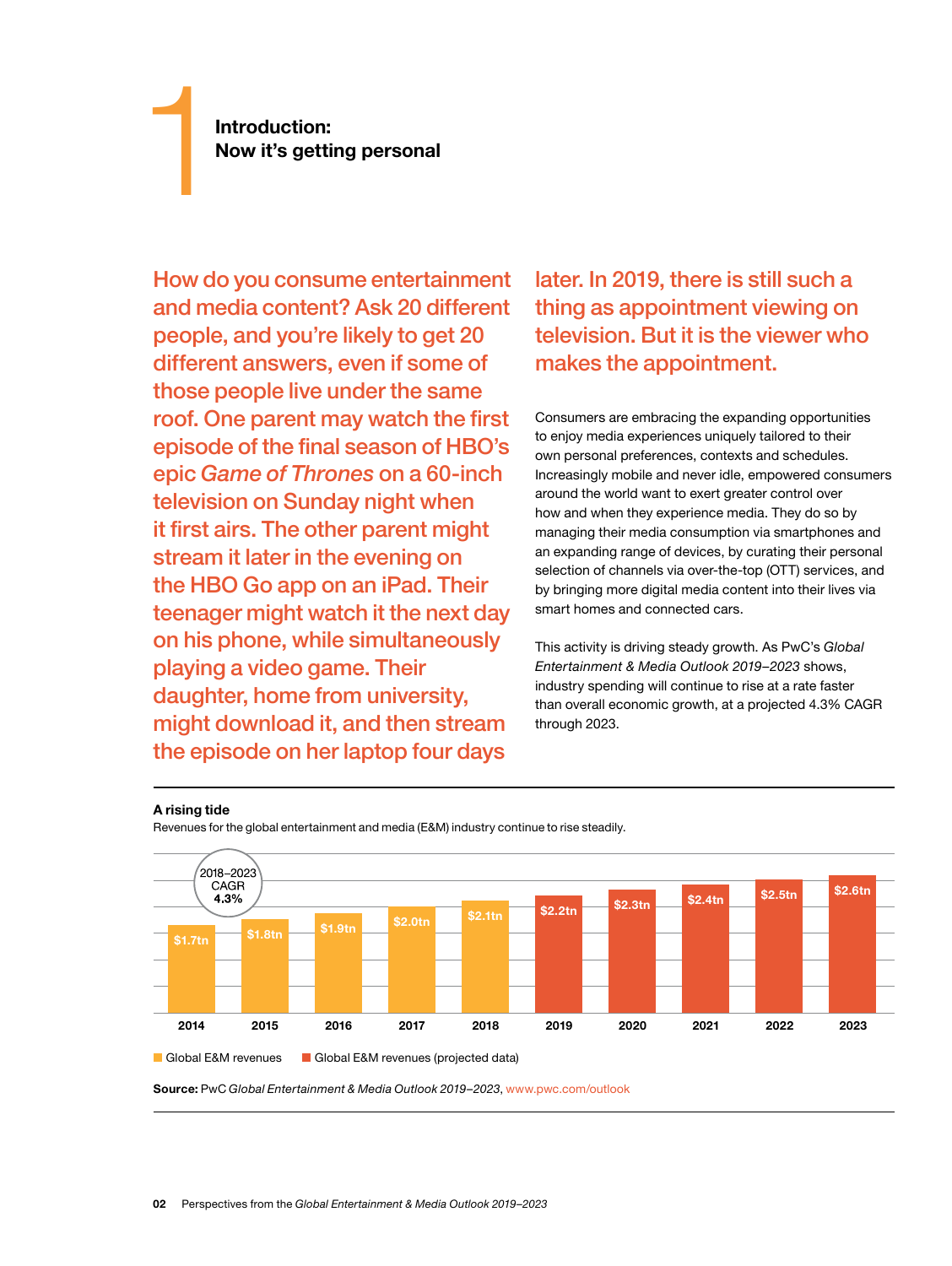#### **Inexorable digitisation**

With each passing year, digital revenues account for a larger share of the E&M industry.



Global digital revenues as % of total revenues Global digital revenues as % of total revenues (projected data)

**Source:** PwC *Global Entertainment & Media Outlook 2019–2023*, www.pwc.com/outlook **Source:** PwC *Global Entertainment & Media Outlook 2019–2023*, [www.pwc.com/outlook](https://www.pwc.com/outlook)

The central theme of this growing world of media is that it's personal and increasingly digital. And it is one that is constructed by the individual for his or her own enjoyment and gratification, and delivered through personal devices. Companies, in turn, are tailoring their offerings and business models to revolve around personal preferences, leveraging data and usage patterns to pitch their products not at audiences of billions, but at billions of individuals. The largest platforms cater to and anticipate users' personal needs with AI-enabled, algorithm-driven playlists and recommendations. Meanwhile, growing ranks of virtual assistants sit ready to listen to the demands and requests of their owners — and to address them personally. In response, marketers are racing to reach individuals at the point of consumption.

It's a world where everything converges on the consumer and the individual experience. But it's also a world of divergence at both an individual and a global level. Personalisation is the opposite of standardisation, which means everybody's experience with a particular song, film or game is unique. In the acclaimed Bandersnatch episode of the TV series *Black Mirror*, viewers designed their own narrative paths through the story, leading to a range of conclusions. Understanding those differences — whether someone is listening to your podcast while exercising or commuting, for example — is the key to developing better advertisements, a better user experience and better business results. From a global perspective, given local and regional differences in income, norms, culture and infrastructure, the take-up and performance of some entertainment and media (E&M) segments

vary widely across different geographies. All of which means companies that wish to position themselves for a successful future will have to focus intently on consumers, innovate and experiment continually and be prepared to make significant investments.

Although this individualised media world is steadily coalescing around the consumer, the transformation isn't yet complete. For example, PwC's research shows that consumers are still dissatisfied with the recommendations from their streaming services. Real challenges surrounding the treatment and ownership of personal information are spurring regulators around the world to catch up, and put pressure on companies to adapt to new privacy regimes. Finally, it is possible that issues relating to the safety and privacy of personal data will limit the ability of E&M companies to individualise the media experience going forward. Trust remains at a premium.

In this report, we delve into the E&M landscape through the lens of the *Outlook*. And the picture that emerges is clear: this time, it's personal.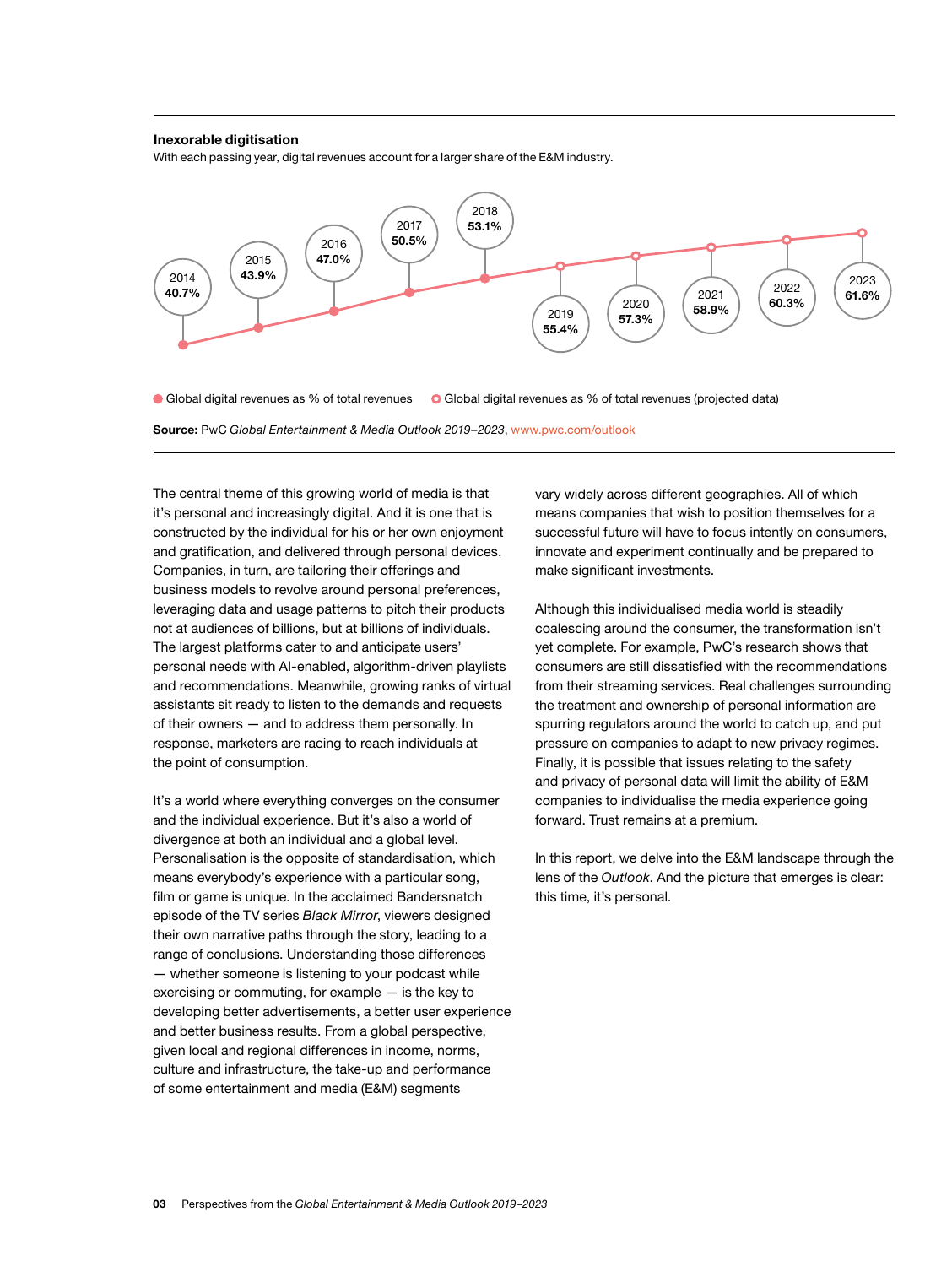### **Personal space: Shifting behaviours reshape the E&M landscape**

We can see the shift to personalised experiences all around us in the fast-changing human behaviours involving E&M. To be sure, there are still plenty of common experiences. In 2018, spending on tickets at movie theatres was up 5.2% from the year before, and it is projected to rise at a 4.3% CAGR through 2023. According to [FIFA,](https://www.fifa.com/worldcup/news/more-than-half-the-world-watched-record-breaking-2018-world-cup) some 1.12bn people — one of every seven people on the planet — watched the tense World Cup final between Croatia and France live in the summer of 2018. But increasingly, the prevailing trend of consumption, especially in markets where broadband penetration is high, is for people to construct their own media menus and to consume media at their own pace.

#### **Isolation — or socialisation?**

2

What do E&M consumption behaviours look like? On one level, today's consumption appears more isolated. People wearing the ubiquitous Apple AirPods — whether on the street, on a train or in an elevator — seem to exist in a hermetically sealed bubble. Movies can be watched by an audience of one on a laptop or phone. On-demand streaming allows viewers to start and stop political debates, or the final episode of a popular series, when they choose.

However, there's a dimension of personalisation that is also inherently social. Many people use media as an enabler for social interaction, including sharing playlists on Spotify, contributing to Chinese danmu 'barrage videos' by commenting on live television shows, and engaging in multi-user battle royales with fellow gamers around the globe. Others employ media as a substitute for social interaction, utilising technology and E&M to create their own immersive environments and worlds as a way to alleviate loneliness. The way teenagers have embraced battle royale games like *Fortnite* can reflect either purpose — or both.

#### **From passive to active consumption…**

Whatever role media experiences play for individuals, the direction of travel is the same. Consumers are moving towards the creation of a new type of personal space at the centre of their own carefully selected universe of media choices and experiences, one which is continually informed and shaped by AI and algorithms that recommend new content to them.

#### **Global OTT video revenues by category (US\$bn)**



**Source:** PwC *Global Entertainment & Media Outlook 2019–2023*, www.pwc.com/outlook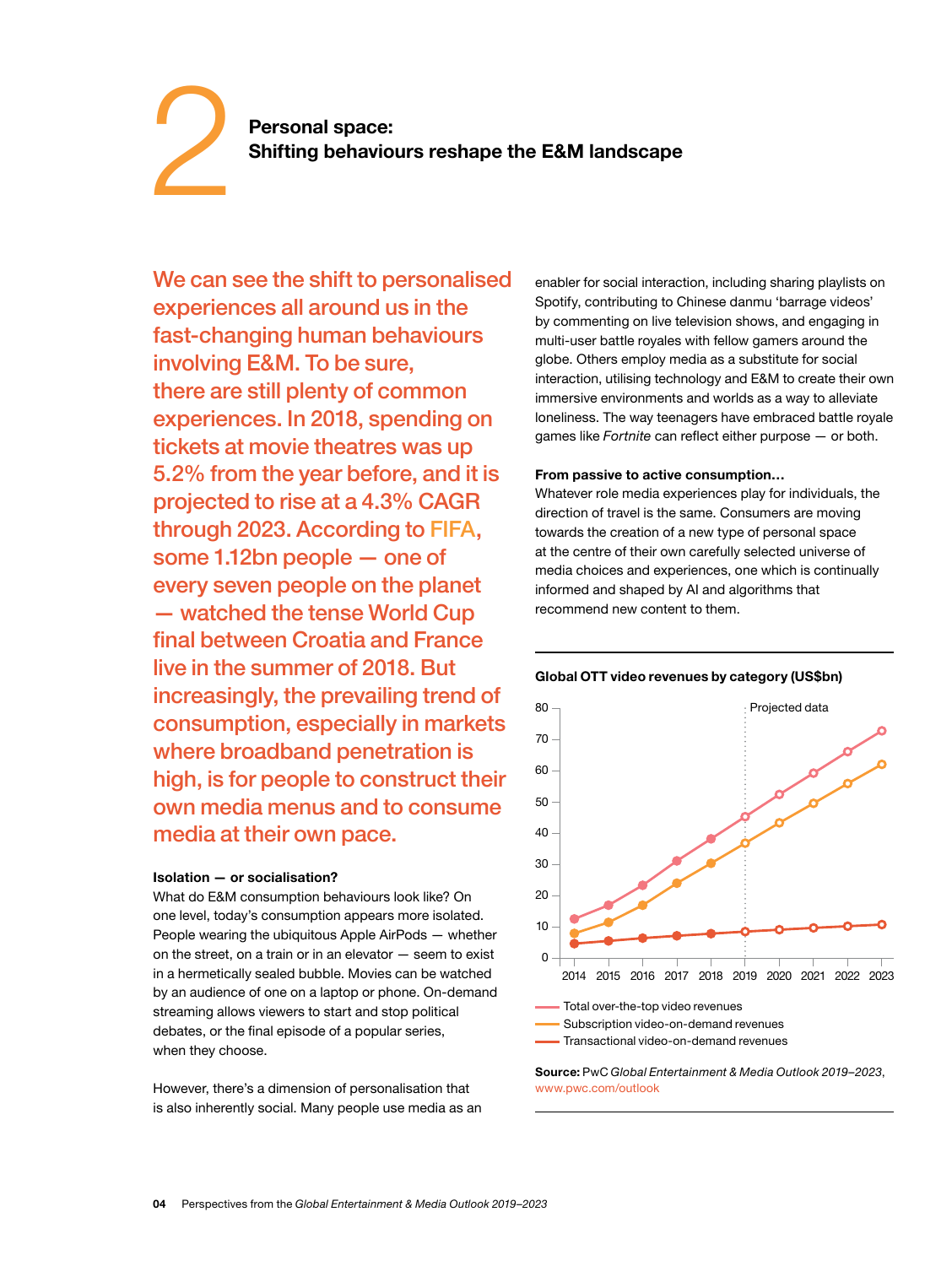At root, this is a shift in consumption behaviour that has long been anticipated and is finally reaching reality. Advances in technology and service offerings are enabling people to move from passive to active consumption, from linear to on-demand — and not just of individual pieces of media, but of media as a whole.

#### **…as OTT and smart speakers go from strength to strength…**

There are many signs of this change. One is the trend for consumers to reject the bundles of channels sold to them by cable or satellite companies and instead construct their own ad hoc bundles made up of various OTT services — buying several complementary streaming offerings to cover the full gamut of their tastes and interests. Although it is still dwarfed by cable and satellite spending, global OTT revenue hit US\$38.2bn in 2018, and is forecast to almost double by 2023.

The great unbundling is happening worldwide. Disney's OTT platform Disney+, slated to launch in November 2019, will target mainstream audiences with a massive family-friendly content portfolio. In India, subscription television service Tata Sky is now available on mobile phones, joining a rush of broadcasting houses and content creators in the country offering OTT services, including national powerhouse Balaji Media. In Japan, the US-based OTT startup DAZN now controls the rights for Japanese football and baseball. All of these companies enable active consumption by allowing people to curate their own bundles and then stream content at their convenience.

Further indications of the move to active individualised consumption can be seen in the rise of the smart home and the connected car. In the next five years, the smart speaker will consolidate its position as the central device in the smart home; device ownership is set to rise at a 38.1% CAGR to hit 440mn devices globally in 2023. In early 2019, Apple debuted its HomePod device in China, becoming the first of the large US-based smart speaker companies to launch a product there and the only firm offering a voice assistant in Mandarin. Although the US was the largest market for smart speakers in 2018, it is likely to be overtaken by China in 2021, which will be home to 156mn devices by the end of the *Outlook* forecast period in 2023. As they proliferate, smart speakers will become the conduit through which the burgeoning industry of voice-related media — podcasts, music, news and ads — will be pulled by individuals or pushed by companies to audiences of one.

#### **Global top three markets for smart speakers by number of devices (mn)**



**Source:** PwC *Global Entertainment & Media Outlook 2019–2023*, www.pwc.com/outlook

#### **…and input devices give way to voice**

The proliferation of this hardware will make voice one of the new frontiers for competition. Media experiences activated by voice will be more active and personal. Spoken language is intuitive and interactive, brings humans closer to machines and is couched in personal terms. It's not uncommon for people to thank their smart speaker for delivering their favourite content — something that doesn't happen with mobile devices. If they haven't done so already, businesses need to start thinking about a voice strategy.

The final piece in the jigsaw puzzle of personalised media will be the rollout of 5G - the revolutionary next generation of cellular mobile communications technology. We'll take a closer look at 5G's impacts when we zero in on new technologies, [on page 13](#page-14-0). Suffice it to say that with the smartphone already established as the world's most popular way to access the Internet, the advent of 5G will provide another fillip for personalised media consumption. In effect, 5G will establish new pipelines through which streams of data and content will flow to individual users.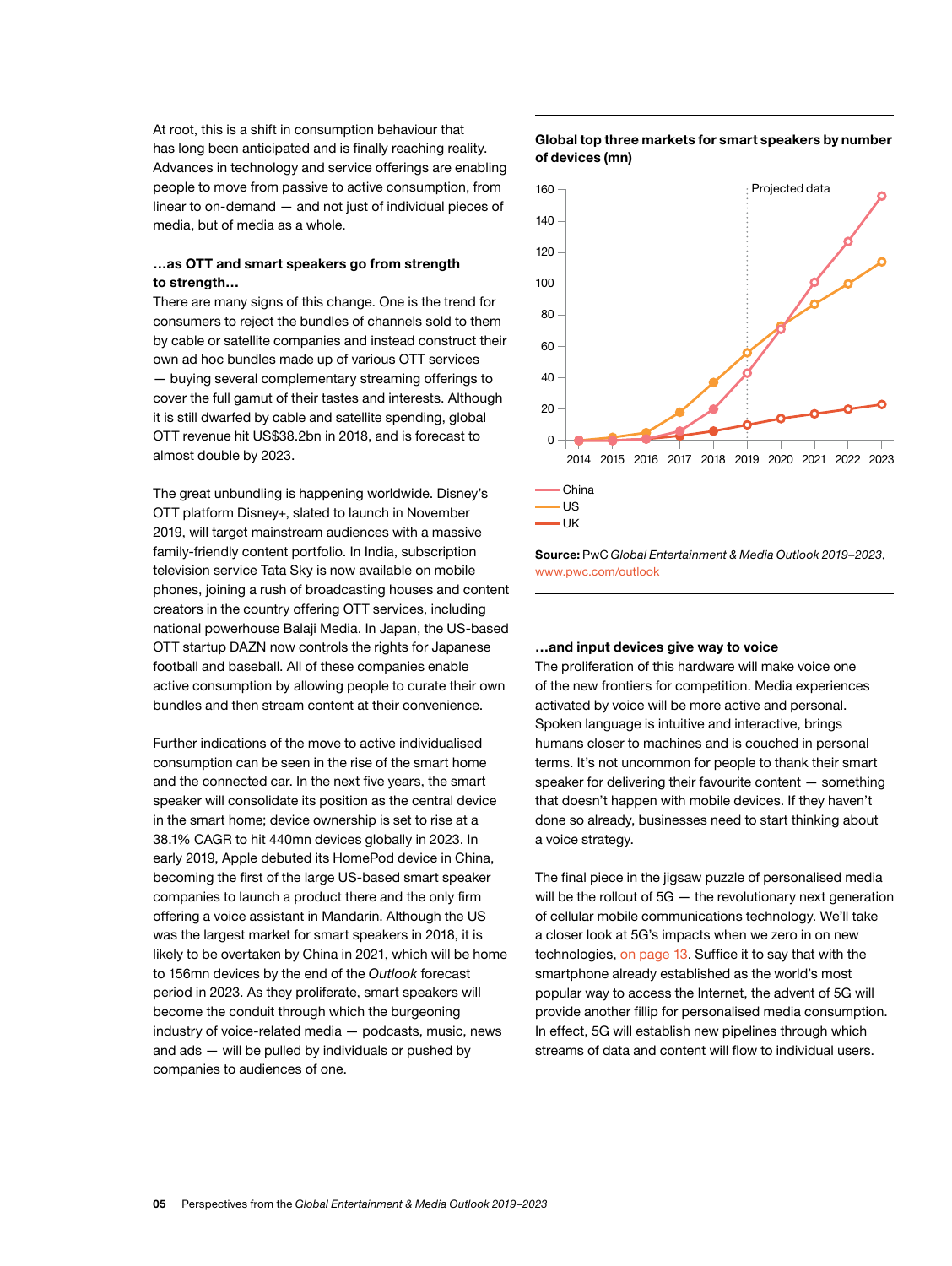# 3

**Implications for businesses: One size does not fit all**

The move to personalised, active E&M experiences has profound implications for how companies go about framing and developing offerings. At the same time, it will impose new responsibilities and, occasionally, limitations, on how they market and present their products and services. These new dynamics apply across different platforms, content types, and digital and physical experiences though their ultimate impacts can vary among different geographic markets. Even as companies address global markets, it is clear that one size  $-$  and one strategy  $$ does not fit all.

#### **Having it all — for a price**

In some instances, companies are meeting the expectations of consumers by offering the widest possible array of content for consumption. One of the most marked trends emerging in response to consumers' changing behaviour and evolving technology concerns paid-for E&M offerings with unlimited usage — the 'all-you-can-eat' model. Such models are helping spur the global boom in data consumption. As data becomes available at lower cost, and as more content is produced and devices proliferate, companies are using quantity as a basis for competition. Although the instances that spring most readily to mind are digital streaming services such as Netflix and Spotify, this competitive tactic is also appearing in other media. The Apple News+ app, launched in March 2019, offers readers access to the contents of 300 magazines, newspapers and digital publications for a fixed monthly fee.

Recognising that not all consumers wish to pay for unlimited data and content, companies in several markets are offering differential pricing that goes well beyond either the traditional 'freemium' paid-for or ad-funded models. For example, in August 2018, Alibaba in China [rolled out](https://www.alibabagroup.com/en/news/article?news=p180809) a premium "88 VIP" membership package. It offers exclusive benefits to members across the Alibaba ecosystem, covering commerce, entertainment and local services. MoviePass, which started out pitching US movie fans unlimited film admissions for a low monthly price, has shifted to a subscription system offering three tiers of benefits, at prices that depend in part on the subscriber's location.

Companies like Alibaba and Amazon are creating increasingly pervasive ecosystems of which media is only one element. They use the attraction of E&M offerings to provide a point of entry to multiple services used in consumers' daily lives. And they can provide consumers of other services seamless and easy access to their E&M offerings.

#### **Local dynamics increase in importance…**

As they segment individual markets by consumer preference, companies are also learning to apply different models to individual countries. Streaming giants like Netflix and Amazon have experimented with pricing models for individual markets, in recognition of differing regional economic circumstances and consumer habits. Although Japan and the US are both wealthy countries, Amazon Prime, a service that allows both unlimited free delivery of goods and access to video content, costs US\$35 a year in Japan, less than one-third of the price for US consumers.

In less developed markets, there's a trend towards companies offering tiers of payments for different services, and competing on the basis on affordability — mirroring the way consumer packaged goods companies develop product formats that customers with low incomes can afford. In Southeast Asia, telecommunications companies often bundle together data, Internet and OTT services in an affordable package. For example, PCCW's OTT video service Viu bundles Japanese and Korean content and data.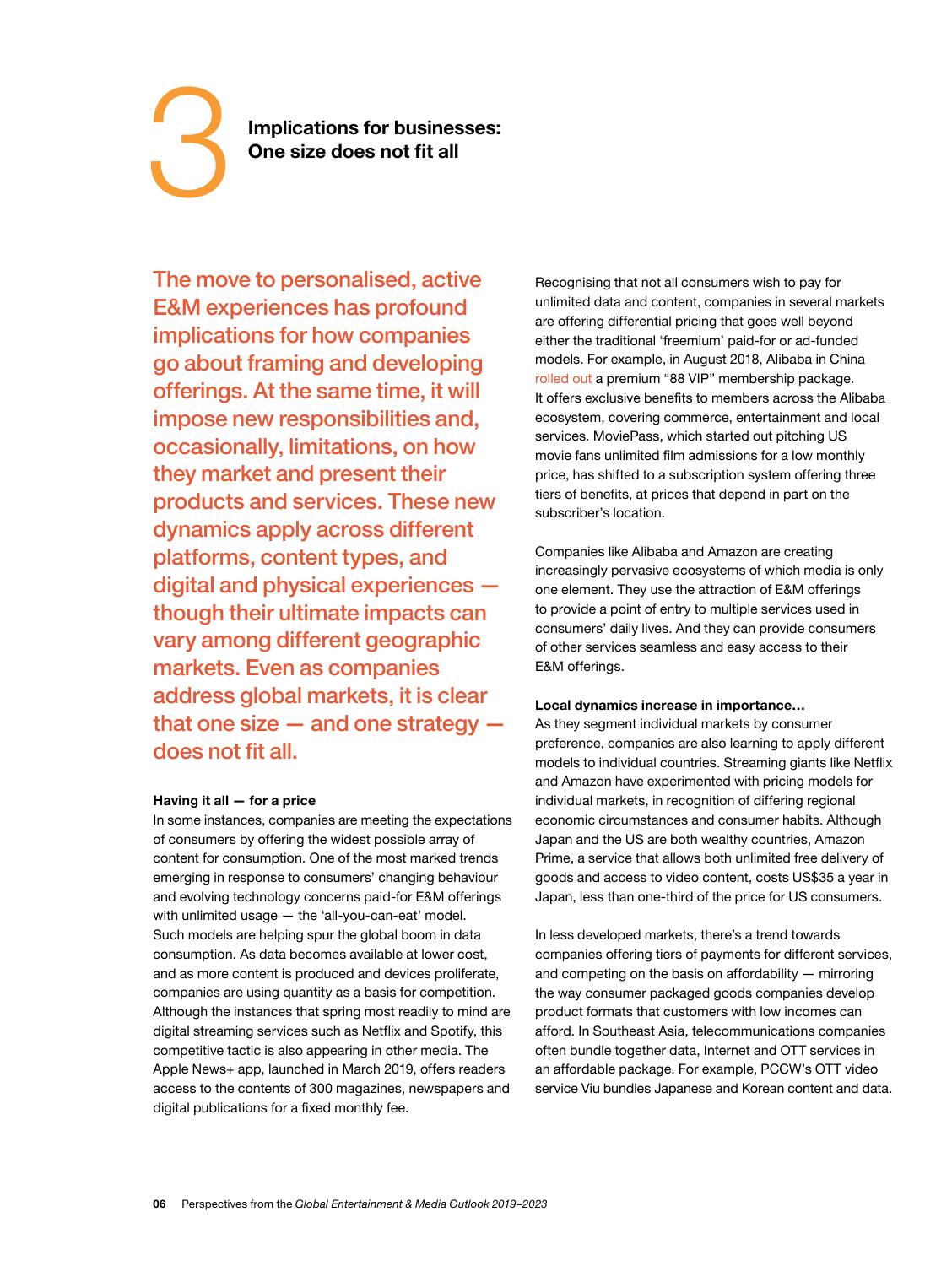#### **Global appetite for data**

The volume of data consumption is soaring, spurred by the rollout of 5G and powerful growth in developing markets.



#### **Data consumption growth rates in selected countries (2018–2023 CAGR)**

**Source:** PwC *Global Entertainment & Media Outlook 2019-2023*, www.pwc.com/outlook

## Asia Pacific—

dominated by the Chinese market — will grow its share of total global Internet advertising revenue by 2023, while **North America's share will drop** from 41.9% to 39.3%.

There are also stark differences among markets in terms of which segments of media are growing strongly and which are performing less well, often reflecting factors such as disposable incomes, the availability of reliable superfast broadband and the relative maturity of markets. The projected growth rate of digital advertising in Nigeria through 2023, for example, is almost three times that of Germany. Such contrasts are increasingly being seen among developed markets as well. It was once assumed that where the US led in E&M revenue trends, the rest of the developed world would eventually follow. But data in this year's *Outlook* suggests that this generalisation no longer applies. As the US saw strong growth in cinema box office revenue in 2018, Western Europe saw a decline. In video

games, the ongoing global trend is for social and casual game revenue to dominate revenue for traditional titles. This shift occurred on a worldwide scale in 2017 — but here the US is a laggard; traditional video game revenue, which accounted for nearly 60% of revenues in 2018, will still take the majority (although declining) share into 2023.

Indeed, never before has the global E&M market so firmly resisted easy characterisation, even as the world becomes wired more closely together. Which means business strategists cannot get away with relying on sweeping generalisations: they need granular assessments and tailored approaches that take account of country-specific factors. As businesses approach billions of consumers of individuals, they must also regard scores of geographical markets as discrete markets. At a time when companies are seeking unparalleled breadth through megamergers, they must seek unparalleled depth of local insight.

#### **…as fragmentation continues…**

The rampant expansion of individual choice presents another challenge  $-$  and perhaps an opportunity  $-$  for E&M businesses. As media platforms proliferate, they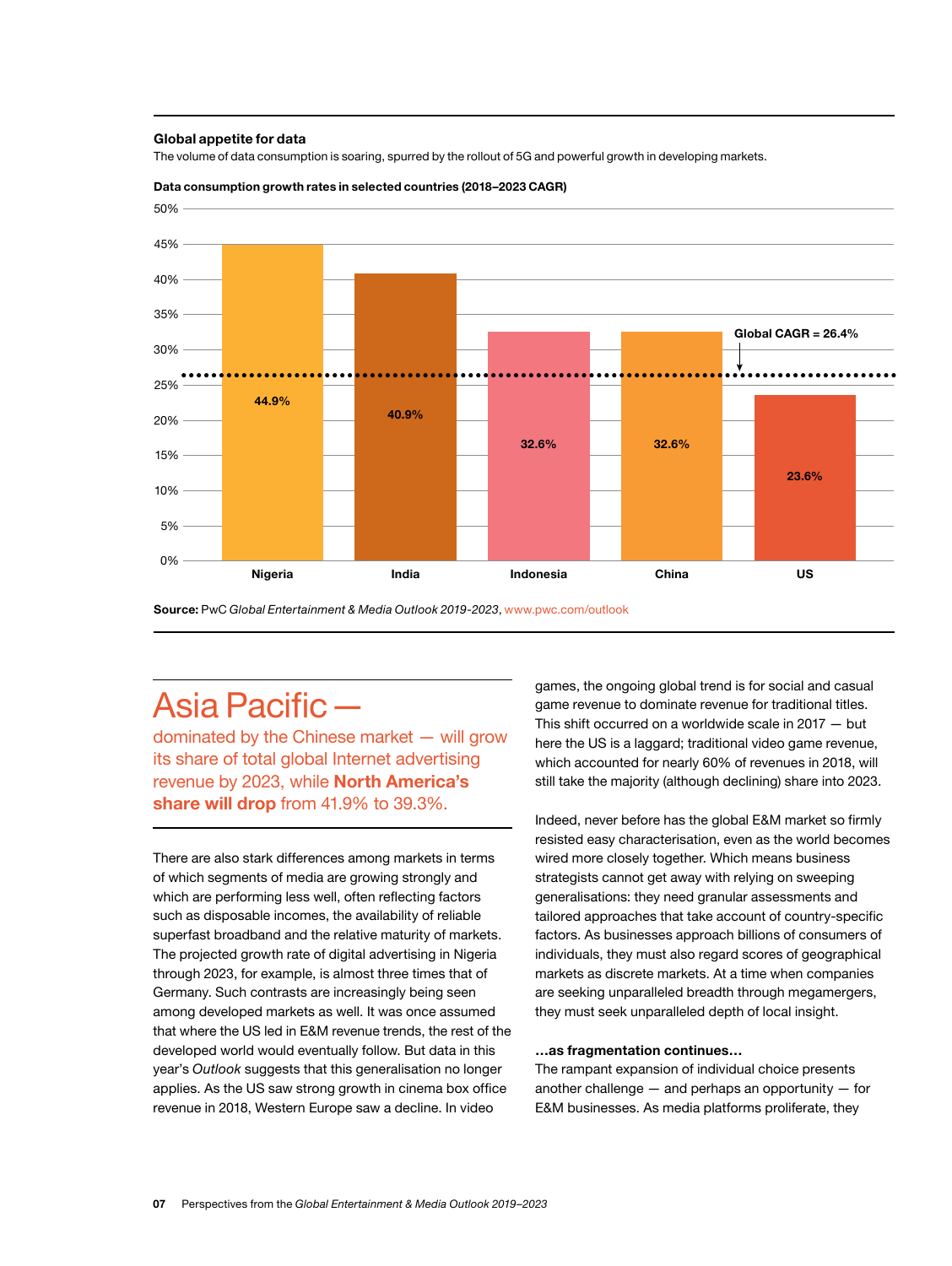#### **Global divergence**

Spending on digital advertising is powering ahead in several key developing markets.





**Source:** PwC *Global Entertainment & Media Outlook 2019–2023*, www.pwc.com/outlook

are making it increasingly difficult and expensive for people to curate their own set of content experiences. To bring together all the content they want — sport, movies, lifestyle, complete TV series — consumers often have to subscribe to a variety of services. For example, in the US, professional American football games are divided among Amazon Prime, Fox, CBS, ESPN and the NFL Network, each of which must be watched on its own app or channel.

This fragmentation is creating complexity for consumers, content creators and marketers. Although people may download dozens of apps onto their phones, they spend the vast majority of their time on only a small number of them. Recent PwC research shows that many consumers now wish that all their video needs could be met through a single platform and bill.

In October 2018, as part of its ongoing research, PwC surveyed 2,016 consumers in the US between 18 and 59 with annual household incomes above US\$40,000. We asked about their motivations, gripes and hopes involving video content — and their responses were illuminating.

As our report *[A new video world order](https://www.pwc.com/us/en/services/consulting/library/consumer-intelligence-series/video-consumer-motivations.html)* reveals, cord-cutting continues to increase, with just 67% of consumers being pay-TV subscribers, down from 73% in 2017 and 77% in 2016. Asked about the ongoing fragmentation of streaming platforms, more than half (51%) said they wished they could pay just one monthly fee for all the video content they watch, regardless of the platform or service, and 50% said they hoped that all video content would eventually be available in one place. The proportion hoping for a one-stop content source was 64% among 'fanatics' — the keenest consumers, who want access to an endless library of content anytime, anywhere, on their terms — but slumped to just 35% among 'engagers,' who want to engage actively with content and who are more likely to be gamers.

## In 2018,

OTT video revenues were just 18.6% the size of global TV subscription revenue. By 2023, they'll **jump to 35.4%**.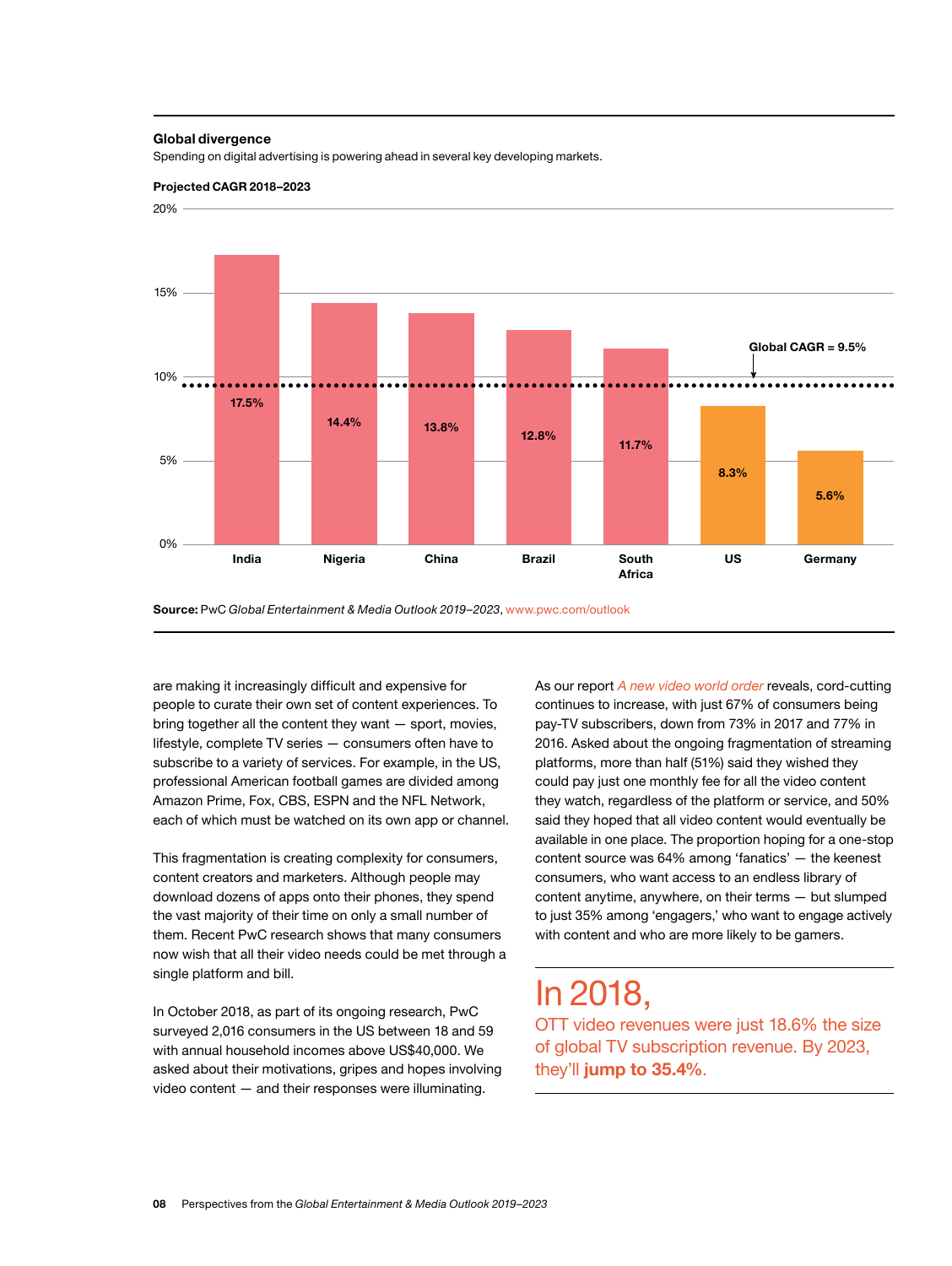The rising complexity also poses a business challenge. The advent of 5G mobile connectivity will drive the emergence of new kinds of bundles, including 5G packaged with subscriptions to OTT services. Companies have to decide whether they will pursue a business model that is adfree, ad-lite or subscription based. As content becomes the force that attracts and retains consumers, OTT providers have entered an expensive arms race to develop original shows and obtain rights to sporting events. Many streaming video-on-demand services have failed because they couldn't acquire sufficient numbers of customers.

#### **The 5G challenge**

The impact of 5G will extend to virtually every industry, from manufacturing to healthcare, from retail to transportation. E&M companies will be among the earliest to incorporate 5G into their offerings and business models. A recent study from PwC's Strategy& on how companies will generate revenues from 5G — *[Making 5G pay:](https://www.strategyand.pwc.com/report/Making-5G-pay)  [Monetizing the impending revolution in communications](https://www.strategyand.pwc.com/report/Making-5G-pay)  [infrastructure](https://www.strategyand.pwc.com/report/Making-5G-pay)* — highlighted how operators will partner with OTT service providers to bundle their services with connectivity subscriptions. This bundling is sometimes provided with an explicit charge and sometimes without — for example, by offering specific streaming services not metered against the customer's data bundle. As 5G takeup expands, the opportunities for such collaborations will also continue to expand.

**…creating new opportunities for aggregators** 

Going forward, the fragmentation across platforms and content streams may open the way to a new kind of aggregator. Despite the innovations that Netflix and Amazon have brought to the TV market, they've also created a fundamental problem that consumers desperately want solved: there's no single place to find something to watch. It is difficult to envisage how a single company can own the full personal experience of tomorrow's consumers. Which is why new forms and types of aggregation are emerging as a critical battleground.

Traditional TV operators and telecommunications companies have a window of opportunity to address the growing fragmentation — before Amazon, Apple and Google inevitably bring their own solutions to market or a third party steps in to fill the need.

Incumbent TV providers are taking action. In February 2019, the UK's BBC and ITV [announced plans](https://www.bbc.co.uk/mediacentre/latestnews/2019/britbox) for a joint streaming service called BritBox, offering a wide array of

British video content for US\$6.99 a month. At the same time, consolidation in the media industry itself is leading to the creation of what might be called new aggregators. Disney, having recently acquired 21st Century Fox, will be able to include in its Disney+ streaming platform all the content from the Disney, Pixar, Marvel and Star Wars universes. WarnerMedia's [streaming service](https://deadline.com/2019/02/kevin-reilly-warnermedia-streaming-1202554916/) will include HBO, CNN, the various Turner channels and shows from the company's holdings, such as *Friends*.

In emerging markets, where broadband penetration remains low, popular apps deployed for one purpose say, e-commerce, or ride-hailing, or messaging — have been aggregating in another way, by adding an array of new functions for their consumers, including content. These so-called superapps are becoming players in the E&M business. Bukalapak, an Indonesian e-commerce platform that has reached unicorn status, offers video streaming. Line, a free Japanese messaging app with well over 700mn users, now includes comics, a video-ondemand service and news programming. The common thread? Meeting consumers' demand for personalised media experiences through strategies that were undreamt of when these companies were set up.

## Global OTT

**revenue will increase at a 13.8% CAGR** to US\$72.8bn in 2023, with its growth supported by the rising consumer appetite for videostreaming services, consumption increasing in mature markets and rapid expansion in lessdeveloped regions.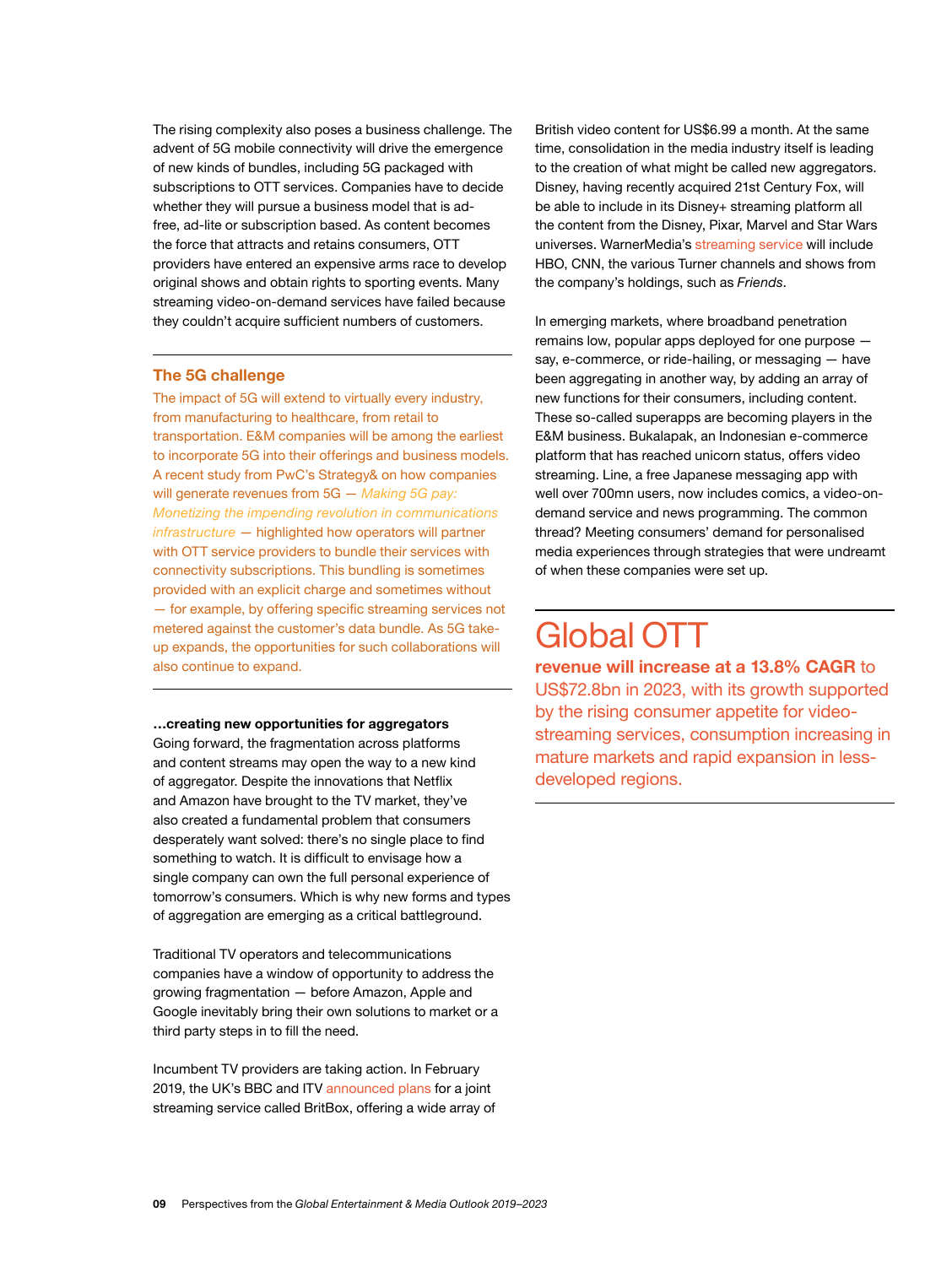New touch points:<br>Meeting consumers where they are

As media and e-commerce experiences become more personal, gratification for consumers is becoming more instant and immediate. In response, content creators and distributors are devising new ways to appeal to consumers as individuals, and marketers are busy figuring out how to meet individuals at the point of consumption and guide them instantaneously towards purchase. The result is a rapid expansion of and evolution in consumer touch points.

#### **Want it? Buy it.**

One example of instant gratification is the rising adoption of voice assistants at the heart of the smart home, and the related rise of v-commerce, or voice-powered shopping. In combination, these technologies are taking convenience in the home to a new level, enabling a consumer to order dinner or detergent from the sofa without so much as touching a handset or keyboard. As Google Assistant expands to an increasing number of devices within the home, including smart TVs, the potential of v-commerce is growing apace.

Another manifestation is the 'click-and-buy' advertising model popularised by Amazon, which enables merchants to target their ads to customers' search terms. In India, there's a growing trend for digital ads to be placed where people are making buying decisions on Flipkart and Amazon, the country's dominant e-commerce platforms. Consumers have become sufficiently acclimatised to the Internet to be able to seek out an increasingly targeted and direct type of engagement with the brands, products and experiences they want. And that often happens not

on the open Internet, but inside an app or on a company's e-commerce site. Although intermediaries such as Internet search engines still play a major role in helping consumers search for products and services, they're gradually starting to be sidelined.

In a further move to engage consumers in the moment, advertising is becoming more shoppable. More and more consumers (especially younger consumers) are turning to social media platforms not just to window-shop but to buy, as they watch tech enthusiasts unbox the latest gadgets, beauty vloggers show off their latest 'hauls' and celebrities walk the red carpet wearing the latest fashions. Making it easier for viewers to buy items by simply clicking on a social media post is a logical next step. Alibaba is a [global](https://medium.com/exmachinagroup/alibaba-and-ted-baker-two-case-studies-in-shoppable-video-91d5af40db4c)  [leader in interactive](https://medium.com/exmachinagroup/alibaba-and-ted-baker-two-case-studies-in-shoppable-video-91d5af40db4c) shoppable video, helped by China's Singles Day now rebranded the Global Shopping Festival. Shoppable ads are well-established on YouTube, Pinterest, Instagram and Facebook. In March 2019, Google [said](https://www.businessinsider.com/google-will-start-testing-shoppable-ads-in-image-searches-2019-3?r=US&IR=T) it was starting to test shoppable ads on search results on Google Images.

#### **Brands go shoppable**

Many high-profile brands are seizing the opportunities presented by shoppable advertising and media. Global swimwear brand Speedo creates shoppable content such as interviews with athletes and lifestyle articles, with products integrated seamlessly into them. UK retailer Marks & Spencer has pioneered the use of shoppable Instagram in its industry, and used it in September 2018 to promote its 'must-have' satin blouse and checked blazer in a campaign that also used shoppable Facebook.

Engaging consumers on social media requires marketers to go beyond advertisements. The rise of influencers on social media bears witness to the broader theme of personalisation. Without institutional backing, individual content creators can cultivate their own audiences on Instagram or TikTok, form strong individual bonds with their followers and then monetise those bonds. More and more brands are working with influencers to promote shoppable content. The marketing infrastructure, including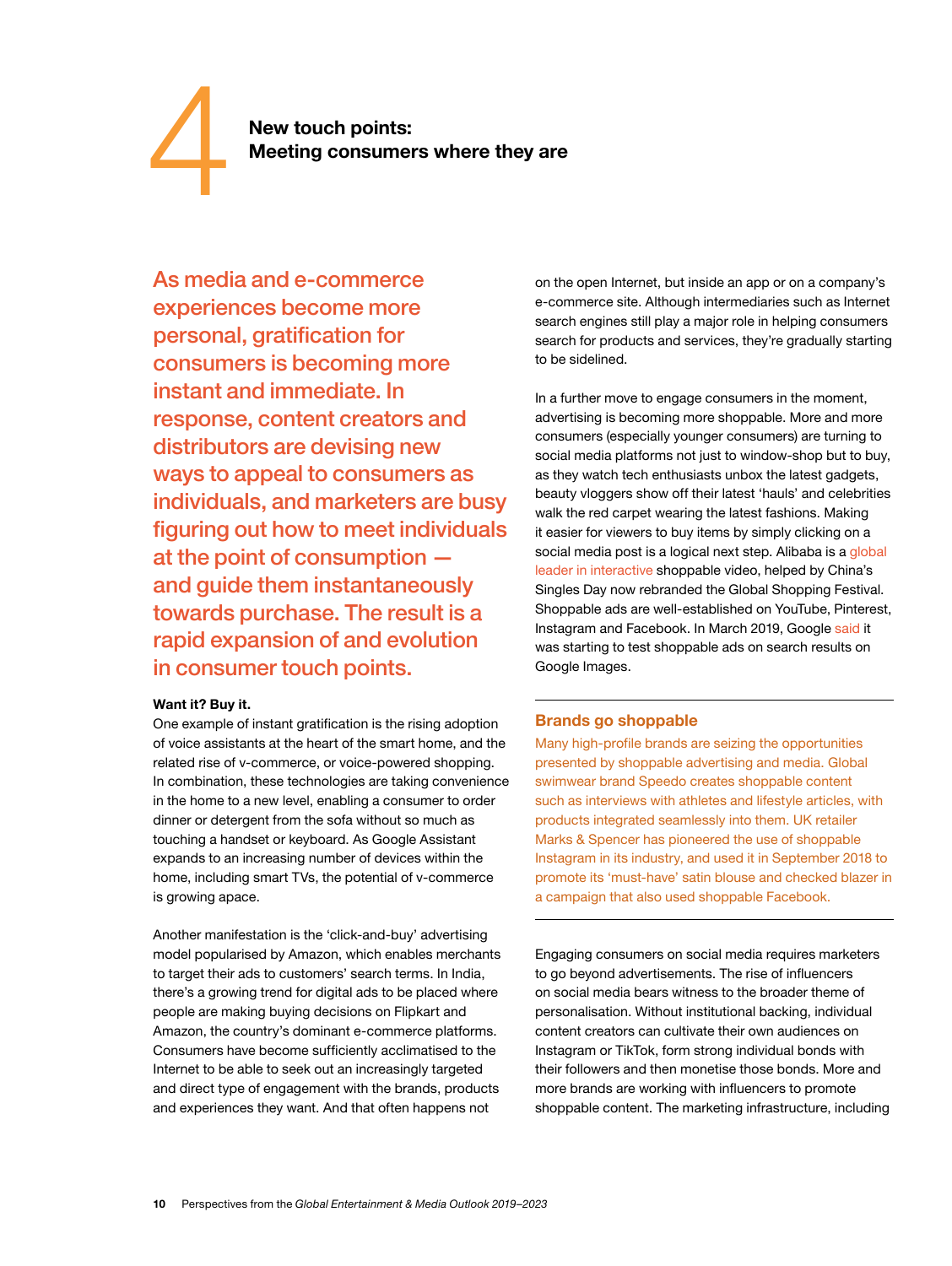#### **A new sports marketing platform**

Esports is catching on as a venue for advertising and sponsorships.



talent management agencies, is growing up around influencers. However, the influencer channel has become more tightly scrutinised since the Fyre Festival — the 'greatest party that never happened,' which was heavily promoted by influencers and the collapse of which became the subject of duelling documentaries on Netflix and Hulu. As it develops further, the industry will have to grapple with ethical and regulatory concerns. In January 2019, the UK Advertising Standards Authority [said](https://www.prweek.com/article/1522834/hundreds-influencers-warned-asa) it had reminded hundreds of social media influencers about the need to disclose which of their messages were paid for. Questions will also arise as to whether influencers can and should be held accountable for the messages they broadcast.

## **Esports**

is the **fastest-growing area** of the video games market, set to cross the US\$1.0bn threshold in 2020.

#### **Finding individuals where they are**

Part of the evolution will be for marketers to find consumers in the places where they are choosing to spend their most precious resource: time. Esports and gaming are two areas in which individual consumers control their own journey and consume and engage at their own pace and discretion, often as audiences of one. Accordingly, these segments are emerging as important new arenas for content creators and marketers. Contenders in these segments are learning from the success of players such as *Fortnite* and its imitators. And esports leagues, which have shown the ability to aggregate large audiences, are turning individual players into groups of viewers.

The success of esports has attracted traditional media companies and telecom companies. In October 2018, a group of telecom companies in Asia Pacific — including Singtel, Optus, Airtel, AIS, Globe and Telkomsel — signed a [memorandum of understanding](https://www.thedrum.com/news/2018/10/08/telcos-asia-pacific-commit-building-and-growing-esports-ecosystem-the-region) to grow the esports ecosystem in the region. The companies will continue to collaborate in such areas as mobile payments and in supporting the growth of esports content creation and distribution.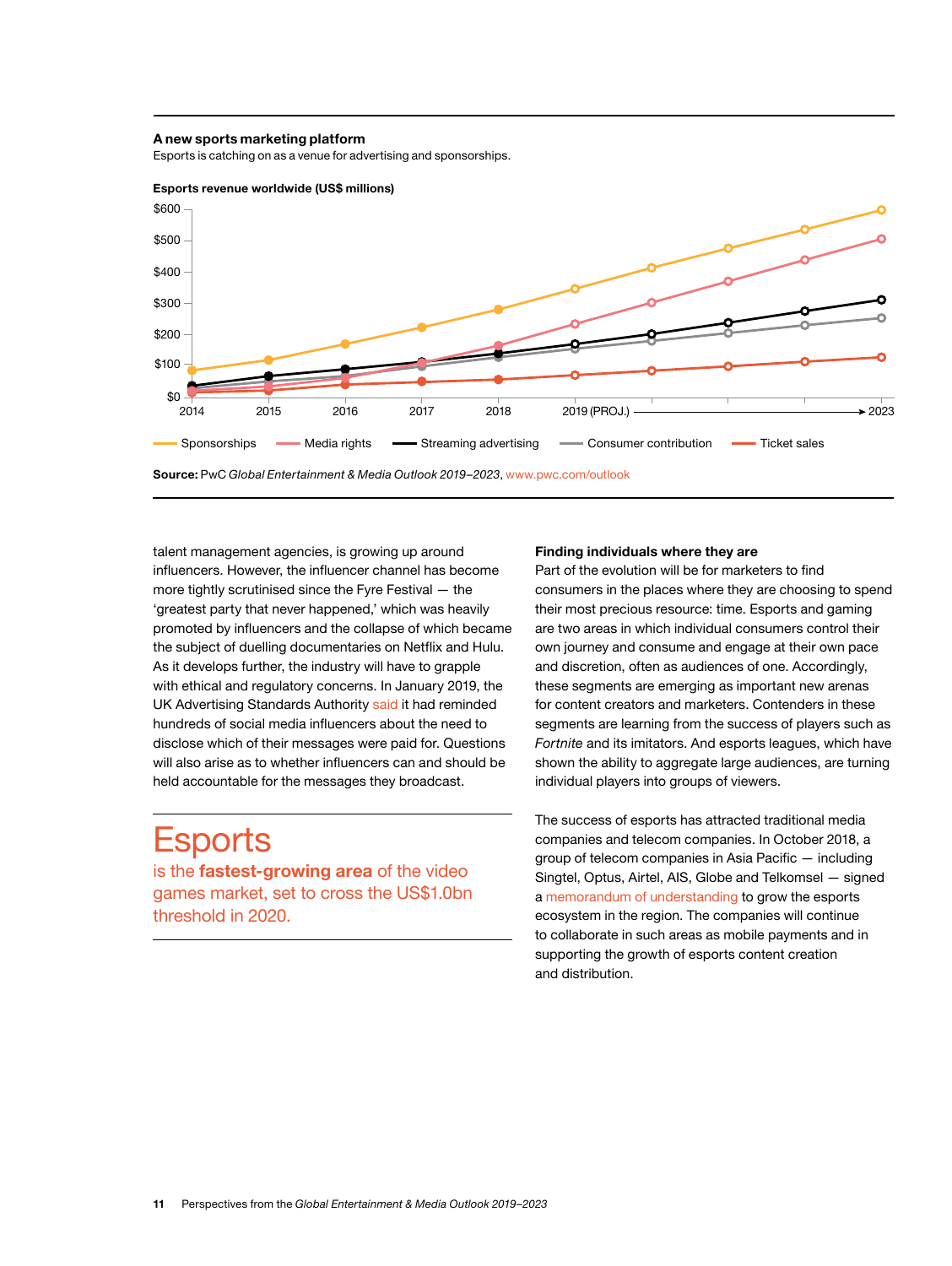#### *Fortnite***: Winning the battle for attention**

In January 2019, Netflix said that *Fortnite* was a bigger competitor for attention than the likes of HBO or Hulu. The astonishing success of the battle royale genre in 2018, spearheaded by *Fortnite*, has reshaped the strategies of leading video game companies. Although the base game remains free, *Fortnite* also provides a stream of fresh freemium content for all players, while encouraging purchase of a 'battle pass,' which unlocks additional content. This has resulted in a highly engaged and loyal community of players who are comfortable with this proposition's transparency and value. Both *Call of Duty* and EA's *Battlefield V* adopted similar models in 2018, and many more are expected to emerge from 2019 onward.

Audio consumption is another segment that's booming in a more individualised environment — one in which consumers are spending an increasing amount of their time. This trend is reflected by the continuing growth of new platforms and widespread M&A activity. The rise  $-$  or rather resurgence  $-$  of voice is being propelled by several factors: the growing usage of smart speakers, the emergence of the connected car, the power of musicstreaming platforms and the rapid rise of podcasts as a compelling new genre. In 2018, [global recorded music](https://www.theguardian.com/business/2019/apr/02/global-music-revenues-cds-spotify-apple-music-amazon-music) revenues rose by 7.7% from 2017, reaching US\$26.7bn. Digital music-streaming revenues, which grew 28.8% in 2018, were the largest contributor to growth.

To capitalise on these growing opportunities, the major players will increasingly redefine themselves as audio providers across all genres — becoming one-stop shops for consumers browsing music, radio and podcast content.

This was the strategy adopted by SiriusXM and Pandora, whose US\$3.5bn merger created the world's largest audio entertainment company. A similar one-stop shop approach has been adopted by the UK's public broadcaster, the BBC, which launched its own audio platform in late 2018, BBC Sounds. The app packages music, radio and podcast content into one service and offers listeners bespoke recommendations based on their listening habits. China has also joined the surge in audio consumption: [research](https://www.kr-asia.com/over-650-million-chinese-tuned-into-digital-audio-in-2018) by Nielsen and online radio platform Qingting FM (Dragonfly FM) found 661mn people in China listened to digital audio in 2018, some 82% of the country's online population.

#### **Blending the power of OTT and e-commerce**

The variety and number of places where E&M companies must court their consumers continues to expand. The

#### **Global music, radio and podcast revenues by sector(US\$bn)**



**Source:** PwC *Global Entertainment & Media Outlook 2019–2023*, www.pwc.com/outlook

continuing personalisation of E&M channels means that marketers will need to become more sophisticated in meeting and engaging consumers wherever they are. The next leap forward in OTT services, for example, could be integration with e-commerce. There's long been an expectation that consumers would be able to watch a movie and buy, in real time, the sunglasses that an actor is wearing.

More generally, in an increasingly personalised world, analytics and data insights will be the core driver of effective, addressable advertising. Existing data sets on demographics, spending patterns and interests — namely those typically found on platforms such as Facebook and Google — are useful. The next step forward, however, will be to overlay the new level of insight into such factors as affordability and ability to pay. As consumers' attention migrates into personally curated islands such as OTT channels, apps and streaming platforms, and away from easy-to-track environments such as Internet browsers, marketers will have to figure out how to construct nuanced and detailed portraits of potential customers.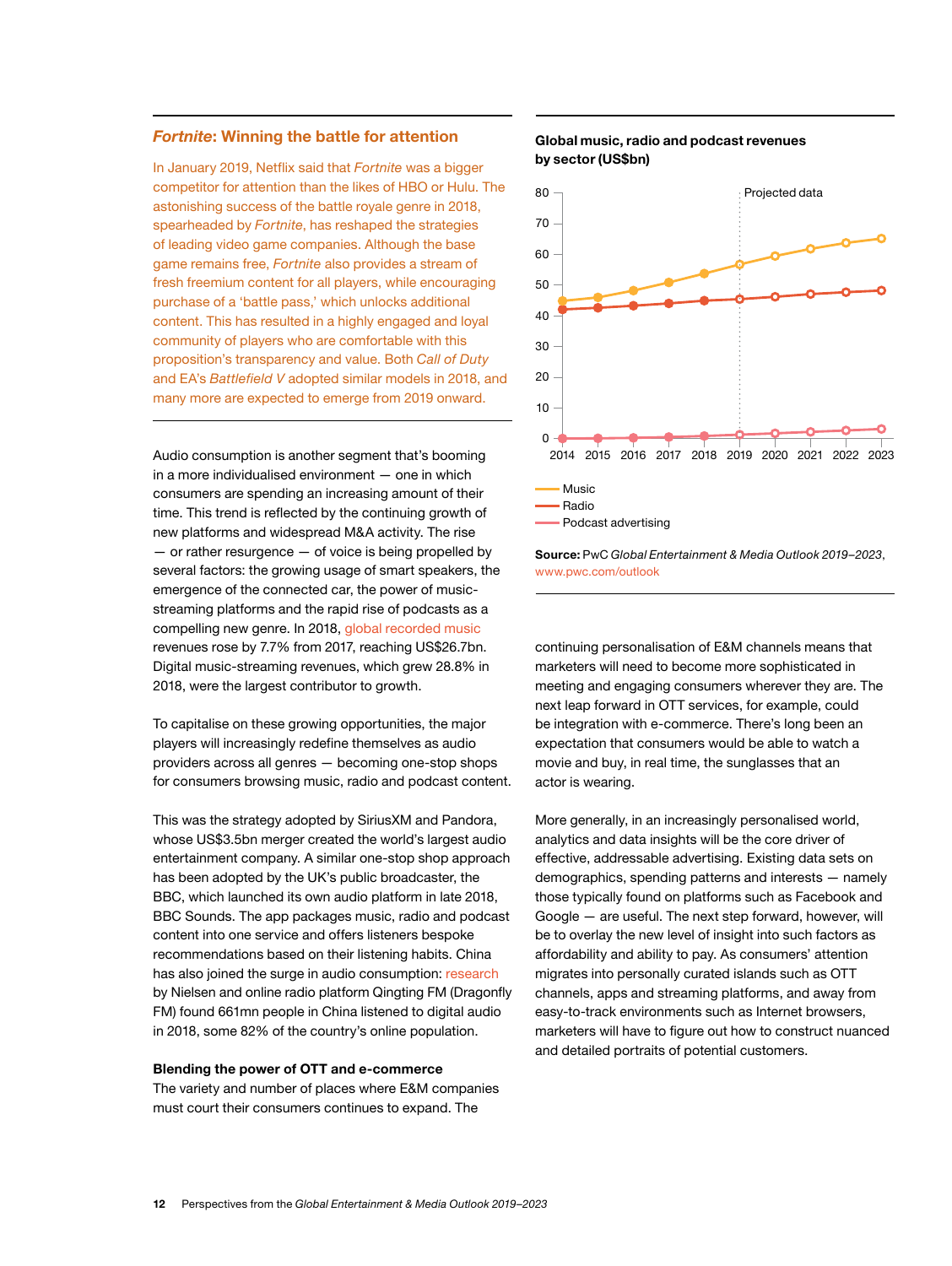# <span id="page-14-0"></span>**Technology advances:**<br>
The new era of personalised computing

In the 1980s, the great leap forward was the advent of the PC — the personal computer. In the 2020s, amid the fourth industrial revolution, the next significant evolutionary step may be personalised computing. That is to say, the smart use of data algorithms and AI will spur E&M companies to enhance the digital products and services they offer, or to introduce entirely new ones.

#### **AI is on the rise…**

Today, few consumers fully understand AI and its potential benefits. Nevertheless, it will increasingly permeate their world. In media, AI's understanding of people's individual tastes and consumption history will enable them to discover the content they find most compelling — preferably across many different services — without even having to look for it.

This is something people want, and feel they're not getting. As revealed by PwC's research report *[A new video world](https://www.pwc.com/us/en/services/consulting/library/consumer-intelligence-series/video-consumer-motivations.html)  [order](https://www.pwc.com/us/en/services/consulting/library/consumer-intelligence-series/video-consumer-motivations.html)*, there's a relatively high level of dissatisfaction with the AI-powered recommendations that consumers currently receive from their video-streaming services. That's why consumers still prefer personal reviews and recommendations from real people.

More than one-third of consumers (36%) believe that finding content on streaming platforms needs to be easier, and only 21% think their streaming services know what they want to watch better than they do themselves. Consumers are also frustrated at how reactive — not predictive — today's algorithms are; 30% say their streaming services recommend the same content over and over again. A similar frustration is expressed by Internet users, when, for example, they find themselves bombarded with advertisements for a particular hotel — just after they have booked a room.

#### **…boosting the value of personal data**

Whether AI is being used to target addressable advertising or to enable better discovery and recommendations, its raw material is personal data. So the value of this personal data is rising hand in hand with AI. People are also increasingly aware that providing their own personal data — whether inadvertently when they browse the Internet or deliberately when they sign up for services or fill in a questionnaire — generates value for the other party. In a world in which everybody has a different personal E&M media consumption profile, and that profile determines the extent to which services can be tailored to individual needs, the importance of gathering data rises. As we move forward, data  $-$  and not content  $-$  will be king.

#### **Want to sell your data?**

A growing number of companies are now enabling consumers to be rewarded for providing their data to third parties. These include CitizenMe, which gives instant cash rewards to people who join its community each time they exchange their anonymised data with businesses, and Wibson, which buys people's data in exchange for 'Wibson points' that can be redeemed for services such as Spotify and Uber. Personal data security platform Digi.me helps people aggregate their own data and share it privately with apps and companies that agree to adhere to certain ethical standards.

One effect of the rising value of personal data has been to intensify the regulatory focus on data privacy and protection, a point we examine [on page 16.](#page-17-0) However, another effect is the potential for consumers to monetise their own data by selling it as an asset.

#### **5G: Impact throughout the TMT value chain**

A further key technological advance with major implications for the technology, media and telecommunications (TMT) sector — and one that's a recurrent theme of this report — is the next-generation 5G communication standard. Rolling out now, and set to succeed the 4G standard over the next few years, 5G offers an exponential improvement in functionality over 4G, with speeds that are 100 times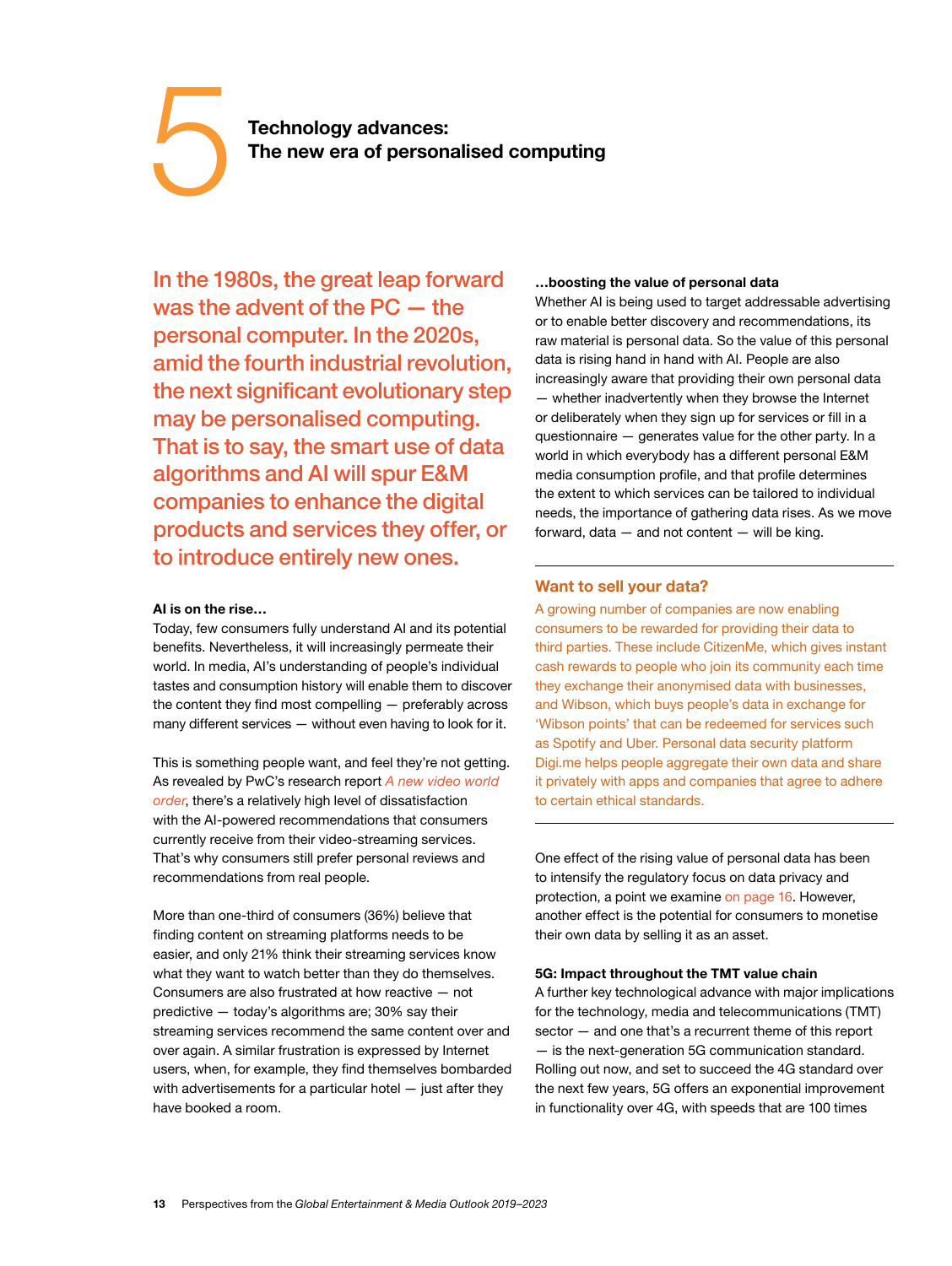#### **Pools of growth in TMT**

New spending will flow into rapidly growing segments like OTT video and video games.



**Source:** PwC *Global Entertainment & Media Outlook 2019–2023*, www.pwc.com/outlook

as fast and capacity that is 1,000 times larger. The results will be mobile networks that offer far higher throughput and reliability, much lower latency (the time taken for a signal and response), reduced energy usage and massive connectivity for devices.

5G's impact will be felt along the entire TMT value chain for the next decade, spurring powerful growth in spending on mobile Internet. It will hasten existing trends towards personalisation, making it easier, more convenient and cheaper to access more entertainment and media on phones and other mobile devices.

5G's impacts are already being felt. For example, spurred by the prospect of 5G, cloud gaming is now experiencing a resurgence powered by rising investment from companies including Intel, Microsoft and Nvidia. Google recently unveiled its Stadia cloud gaming platform, and telecoms including AT&T, SK Telecom, Verizon and Vodafone have signed partnerships with other cloud gaming providers. It isn't hard to see why: our *Outlook* forecast indicates that video games has perhaps the most compelling combination of growth and scale of any digital consumer revenue line over our forecast period to 2023. When 5G subscriptions reach the critical mass required by

developers in the early to mid-2020s, newer applications that are more reliant on 5G will emerge and gain popularity. These offerings will be delivered whenever a consumer wants and wherever he or she happens to be, and the effect will be an unprecedented combination of control and personal choice.

## 4G and 5G

services will account for **more than 90% of mobile subscriptions** in 32 countries in 2023.

#### **VR gains scale — spurred by 5G**

5G could finally bring critical mass to a segment long seen as a medium of the future: virtual reality (VR). VR technology is entering its fourth year as a serious commercial proposition, but it has so far failed to captivate consumers to the extent that many initially predicted. Its adoption remains low in relation to the installed base of game consoles and PCs, dampened by high costs, the difficulty of setup and a shortage of appealing content.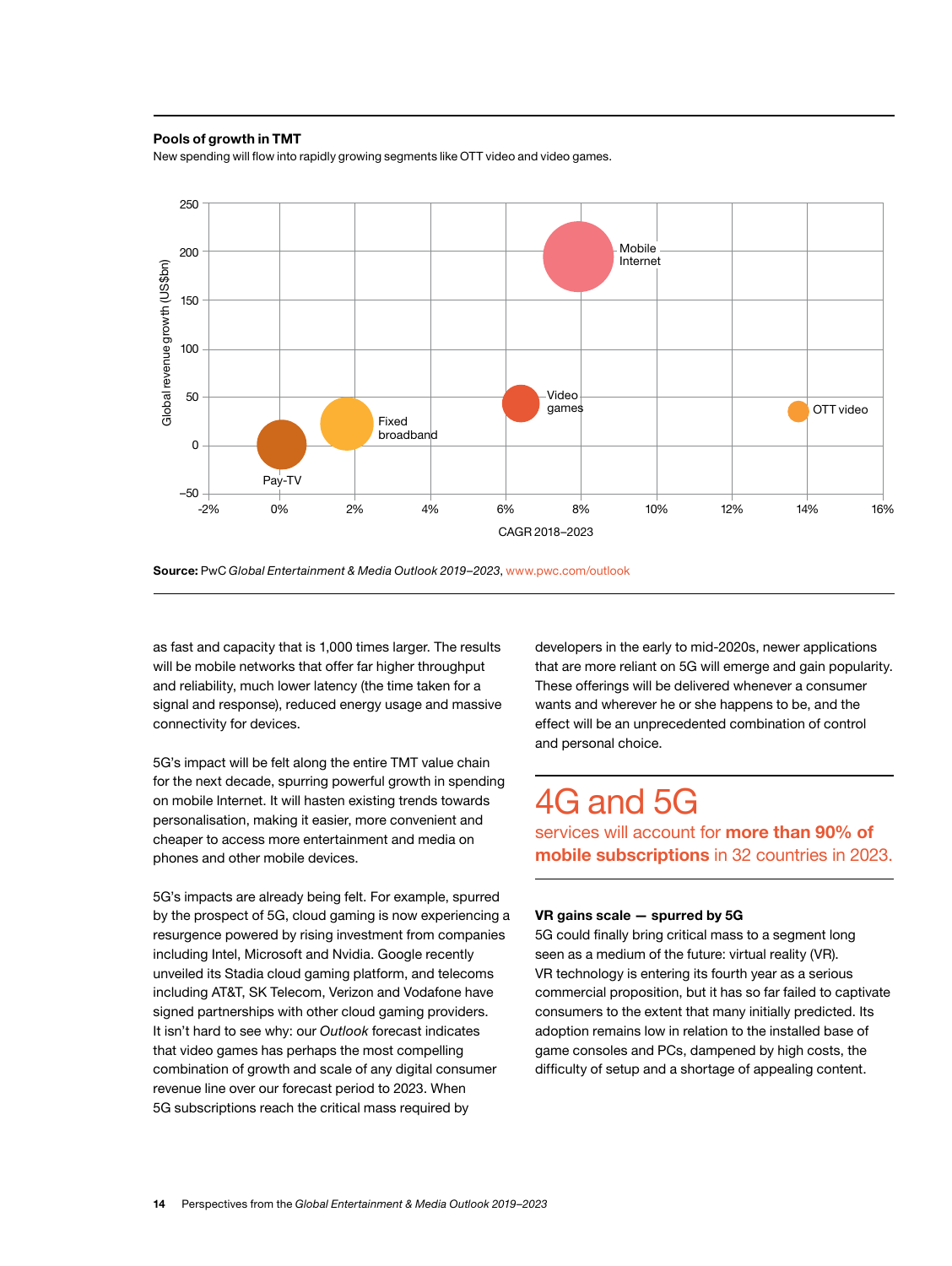#### **Virtual reality, actual growth**





Global virtual reality revenues **O** Global virtual reality revenues (projected data)

**Note:** The markets are US, Japan, China, South Korea, UK, France, Germany, Russia, Italy, Spain. **Source:** PwC *Global Entertainment & Media Outlook 2019–2023*, www.pwc.com/outlook

To date, VR and augmented reality (AR) have enjoyed their strongest take-up in B2B applications in industries such as resources and energy. Now, though, VR is surging in the consumer space — and 5G promises further stimulus. The trigger for the recent uptick in sales of VR headsets has been the emergence of portable dedicated, or stand-alone, devices. The next generation of stand-alone VR headsets looks to be spearheaded by the US\$400 Oculus Quest, which promises to offer immersive experiences similar to those available on Sony PlayStation VR and HTC Vive, but in a more affordable, all-in-one form. If it delivers, Oculus Quest could provide a much-needed boost to VR adoption in 2019 — with further momentum in many markets coming from the rollout of 5G services.

Video games are the **primary driver of VR content revenue**, accounting for 53% of all VR spending in 2018.

Another sign pointing to a bright future for VR is the emergence of industry cooperation initiatives. Examples include the Khronos Group, which is championing an open standard called OpenXR that aims to simplify AR and VR software development. The consortium includes Google, HTC, Microsoft, Oculus, Nvidia and Valve. Having acknowledged that the tide of VR is rising, companies are now focussing on growing the ecosystem of VR services, platforms and hardware, and are being more realistic about where they can really add value — be that with unique hardware, new business models or social platforms.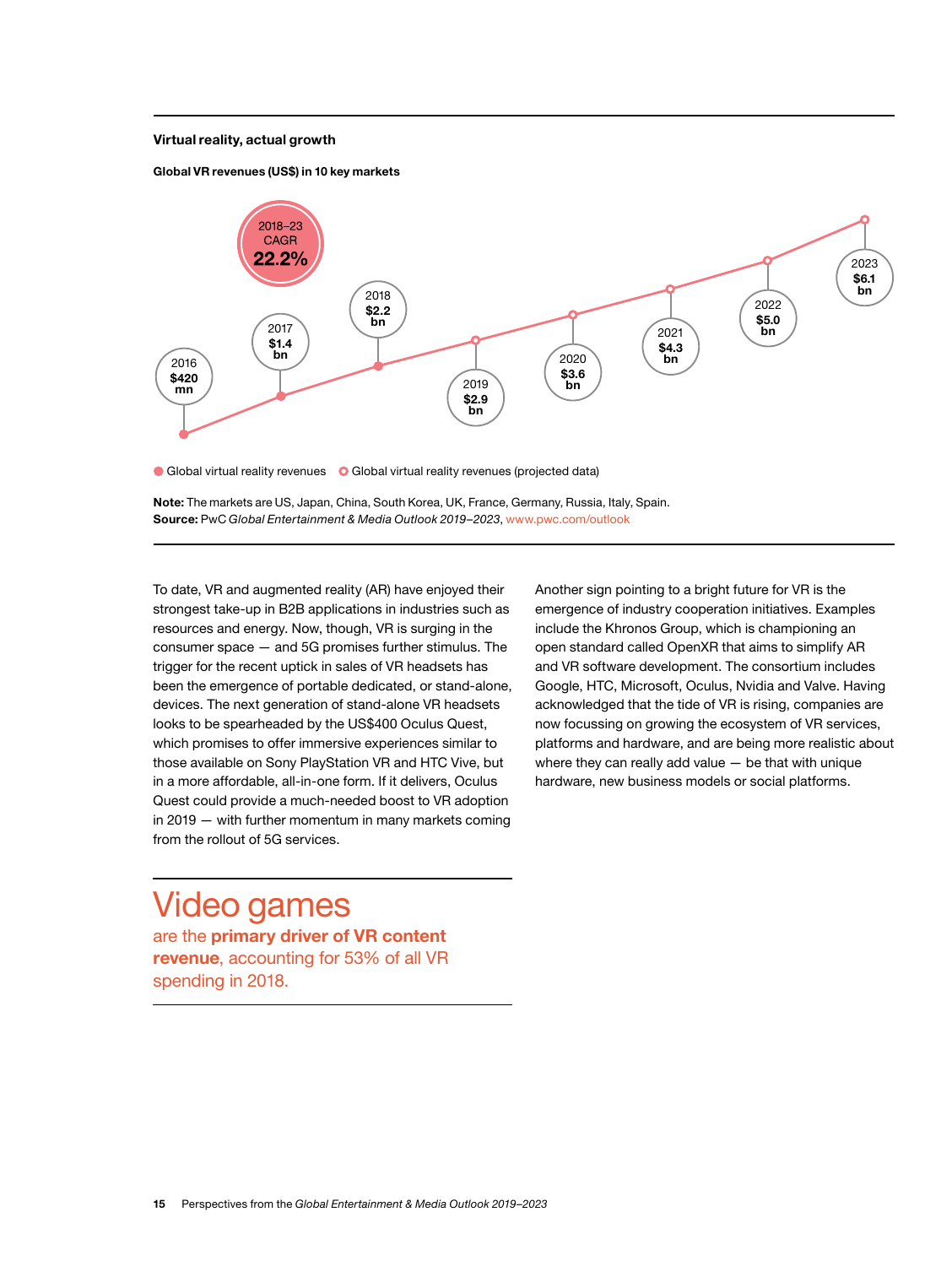<span id="page-17-0"></span>**Trust and regulation:**<br> **Seeking personal data hygiene** 

As consumers push to be at the centre of their own world of media experiences, it is unavoidable that their personal data — whether it's the music they stream or the products they buy — will become a central player in the process. If a person in Connecticut purchases a movie ticket for cash or sends in a check for a magazine subscription, the provider and distributor of the content will obtain almost no information about the customer. In the digitised world, however, billions of small transactions and activities are captured and tracked as a matter of routine. In some senses, as we watch videos, they're watching us back.

Consumers and, increasingly, political leaders and regulators are starting to grasp the risks associated with the continual provision of personal data. It may be hacked and fall into the wrong hands. If a smart speaker is listening attentively to someone's commands, it may also be listening in on their supposedly private conversations. Companies may share their users' data with third parties, or inadvertently let it spill out into the open, or use it to bombard consumers with marketing pitches. This is why the maintenance of personal data hygiene is becoming a key factor in the overall health of the E&M ecosystem.

#### **Trust has entered the boardroom…**

In recent years, this concern has shaped the trust and regulation agenda, which has become increasingly centred on issues of privacy, the protection of personal data and

the protection of children from harm online. This agenda has been heightened by scandals surrounding the hacking and sharing of data, and by widespread fears over the use of personal data for political purposes. The ownership of data is a further issue: currently, data on a platform is generally owned by the platform.

The concept of trust, or the lack thereof, has become a strategic theme for many companies in the E&M universe. In this highly connected world, where sentiment can spread at lightning speed, a single incident can cause farreaching damage to a brand's reputation. Every interaction with a customer — online or offline, inside an app or on the Internet — has the potential to build or damage trust.

One illustration of the level of public concern has been the success of data privacy–focussed companies such as [SuperAwesome.](https://www.strategy-business.com/article/The-kidtech-is-all-right?gko=74869) The company's 'kidtech' technology enables a zero-data Internet, preventing children from being identified online. SuperAwesome's technology is now used by leading children's brands and children's content owners around the world. More broadly, segments of the digital advertising market are moving away from the blunt ad-targeting that consumers are coming to regard as too personal, and focussing on delivering not-toopersonal ads with compelling copy and high relevance to the context.

#### **Digital addiction: Are we online too much?**

Alongside worries over the misuse of data is concern over the risk of digital addiction — an issue that's increasingly recognised as comparable to dependency on alcohol, tobacco and other substances. The World Health Organization included "[gaming disorder"](http://www.who.int/features/qa/gaming-disorder/en/) in the International Classification of Diseases in 2018, and Google has begun to focus on ["digital well-being](https://wellbeing.google/)." Although digital addiction is especially prevalent among video gamers, nobody is immune to the risk: the UK Internet addiction site Itstimetologoff.com [says](https://www.itstimetologoff.com/digital-detox-facts/) UK adults spend an average of 8 hours, 41 minutes, a day on screens — more time than they are asleep — and UK children 6 hours, 30 minutes.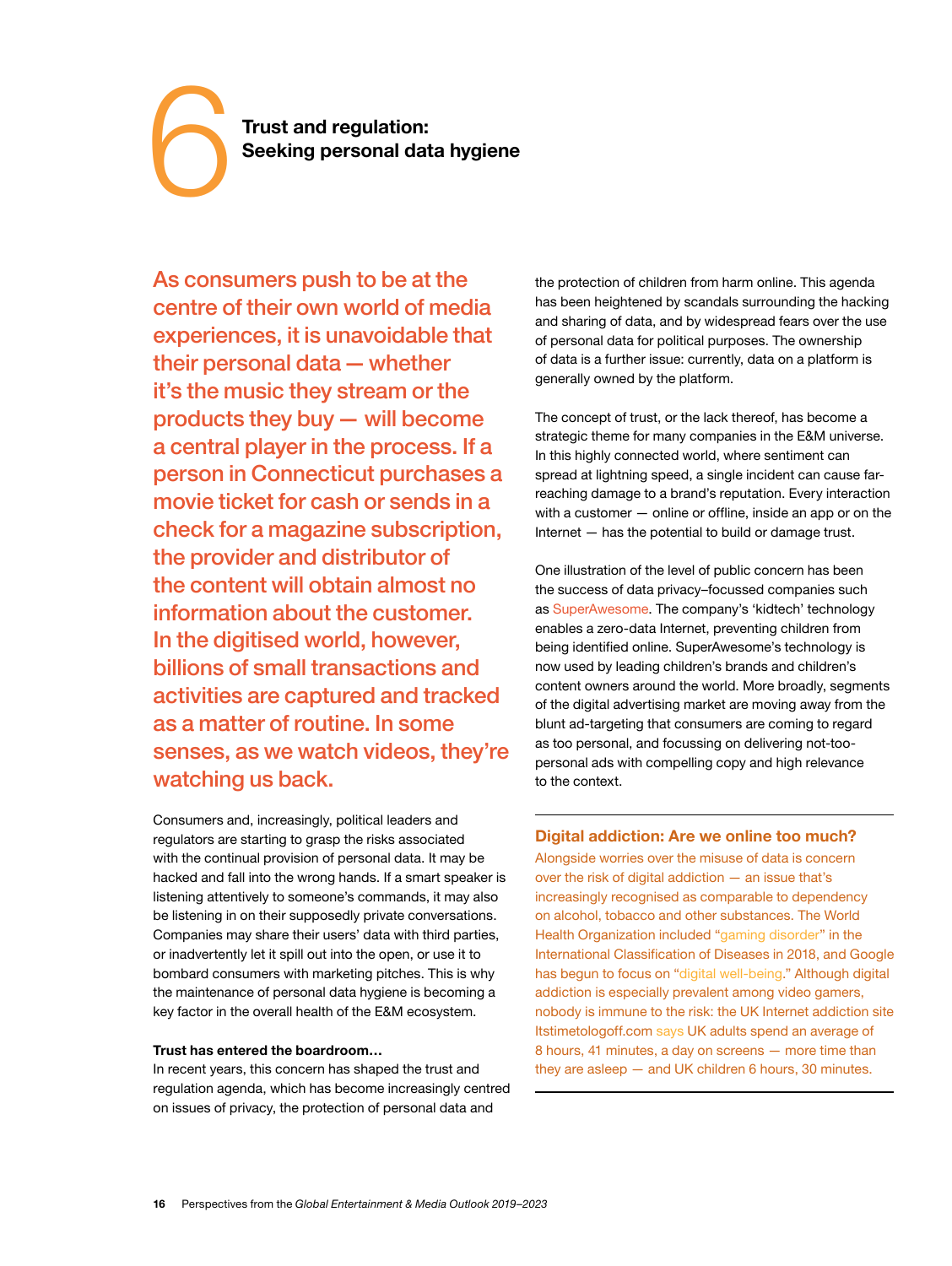**…as individuals rethink how they relate to companies** At heart, all these issues come down to the norms and standards of how companies relate to individuals, and how individuals relate to them in return. If the relationship is equal and open on both sides, trust is created, making people more willing to share their data. Given consumers' close relationships and frequent interactions with E&M and technology companies, building this trust is especially vital for these businesses.

PwC's *[Global Consumer Insights Survey 2019](https://www.pwc.com/gx/en/industries/consumer-markets/consumer-insights-survey/customer-data-respect.html)* suggests that the way forward is to treat consumers' data with respect and deliver value in exchange for it. The findings show that people do increasingly trust the digital world: more than half (51%) of more than 21,000 survey respondents worldwide said they paid bills and invoices online in 2018, and 54% streamed movies and TV twice a week or more. However, [other PwC research](https://www.pwc.com/us/en/advisory-services/publications/consumer-intelligence-series/protect-me/cis-protect-me-findings.pdf) shows that 71% of consumers would stop doing business with a company if it gave away their sensitive data without permission.

A further factor is that concern and awareness over data privacy vary widely by geography: it's a far bigger issue in Germany, for example, than in the Middle East. Even in places where consumers don't appear to care, though, businesses can't ignore it. Norms and expectations are evolving rapidly; a practice that was accepted as commonplace yesterday may be banned tomorrow.

#### **Regulators' responses to privacy breaches…**

The bottom line is that if companies don't adequately protect consumer data, or if they use it for purposes consumers haven't agreed to, they risk suffering not only a backlash from consumers but also severe consequences from regulators. In January 2019, French data protection watchdog CNIL fined Google a record €50mn (US\$56mn) under the European Union's General Data Protection Regulation (GDPR). Three months earlier, the UK Information Commissioner's Office (ICO) fined Facebook £500,000 (US\$658,000) for "serious breaches of data protection law."

#### **…may start to converge globally**

Fines such as these, and the related negative publicity, appear to have little impact on the behaviour of consumers. Companies don't want to continue living under the shadow of regulatory sanctions, but they need greater certainty — which is leading them to press for greater convergence of data protection regulations worldwide. In March 2019, Facebook chief executive Mark Zuckerberg [called for](https://edition.cnn.com/2019/03/30/tech/facebook-mark-zuckerberg-regulation/index.html) regulators to play a "more active role" in establishing

rules for the Internet. He also advocated the creation of a "global framework" for data privacy regulation, modelled on the GDPR.

 "New privacy regulation in the United States and around the world should build on the protections GDPR provides. It should protect your right to choose how your information is used — while enabling companies to use information for safety purposes and to provide services. It shouldn't require data to be stored locally, which would make it more vulnerable to unwarranted access. And it should establish a way to hold companies such as Facebook accountable by imposing sanctions when we make mistakes."

—Facebook chief executive Mark Zuckerberg, March 2019

At a global level, action on privacy is coalescing around an evolving and relatively common standard. In 2018, India introduced the Personal Data Protection Bill, which governs the way E&M companies can collect and analyse customers' data. In August 2018, Brazil enacted its own General Data Protection Law, slated to go into effect in February 2020. In an increasingly fragmented and personal world of media, we should not be surprised to see regulation converge. Greater certainty and consistency would benefit everyone — consumers, companies and regulators — and ultimately boost the trust on which businesses depend.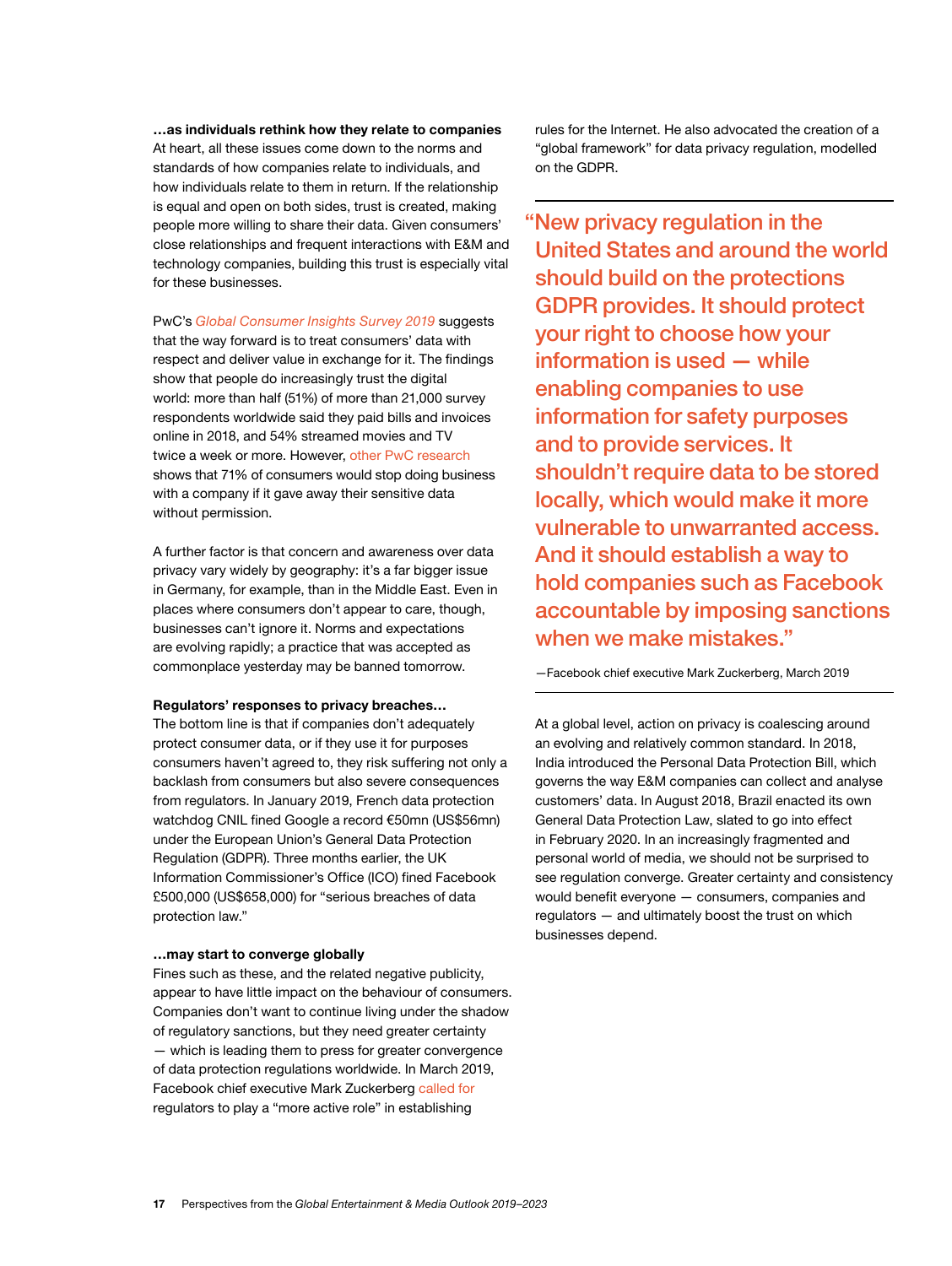**Conclusion:**<br> **7 Taking it personally** 

The personalisation wave, fuelled by technology and evolving customer behaviour, shows no signs of abating. If anything, it will likely be amplified by the forces of technology, scale and aggressive investing and competition. Personalisation has several implications for leaders of organisations that are participating in the dynamic E&M sector. All players must evaluate the optimal route to navigate the new landscape — a task made more challenging by the rapidity and degree of change. Still, there are some clear first steps that all should take.

**Know your customers.** Effective and engaging personalisation is becoming table stakes. Companies that fail to offer consumers ads or shows or articles that are relevant to them — or that overwhelm their customers with material they aren't interested in  $-$  may alienate them. But the continued growth of OTT services and apps, on the one hand, and new, stricter privacy regimes on the other hand, will pose a challenge to traditional methods of gathering information on consumers' behaviour. Companies eager to learn about customer preferences will therefore have to learn to look to new data sets, new methodologies and new types of contextual behaviour. Call it anthropology or the next generation of data science, but personalisation pushes companies to strive to recognise and understand consumers as complex individuals — and on their own terms.

**Evolve your business.** Many traditional media companies are realising that the business and operating models that contributed to their success in the past are no longer fit for the future. In order to compete effectively going forward, companies need to be nimble and act quickly. For many, the answer will lie in transformative efforts. For some, it may be deciding to climb the value chain from, say, content aggregation to content production. For others, it may mean using targeted acquisitions. For any of these evolutionary efforts to succeed, they must be informed by a relentless focus on the consumer, a continual desire to innovate and a willingness to make significant bets on an uncertain future.

**Build your capabilities.** In an increasingly personalised world, participants will need to continuously build the capabilities that enable them to compete. When a television network adds a subscription video-ondemand channel, it will require technology, marketing and programming skills that it didn't have previously. As complex as marketing already is, it's going to become the domain of multi-competency professionals who are fluent in dealing with new types of platforms such as live events, apps and e-commerce, Internet search and voice, and in courting influencers.

**Focus on user experience.** As the focus tightens on the individual, user experience is emerging as a crucial differentiating factor. The new modes of content delivery, distribution and presentation have to feel right for each person to use, be easy to access and allow a wide array of users to customise, act on and enable their own preferences on the platform. In deference to the power of the consumer, they have to allow people to make the experience as personal as they want it to be.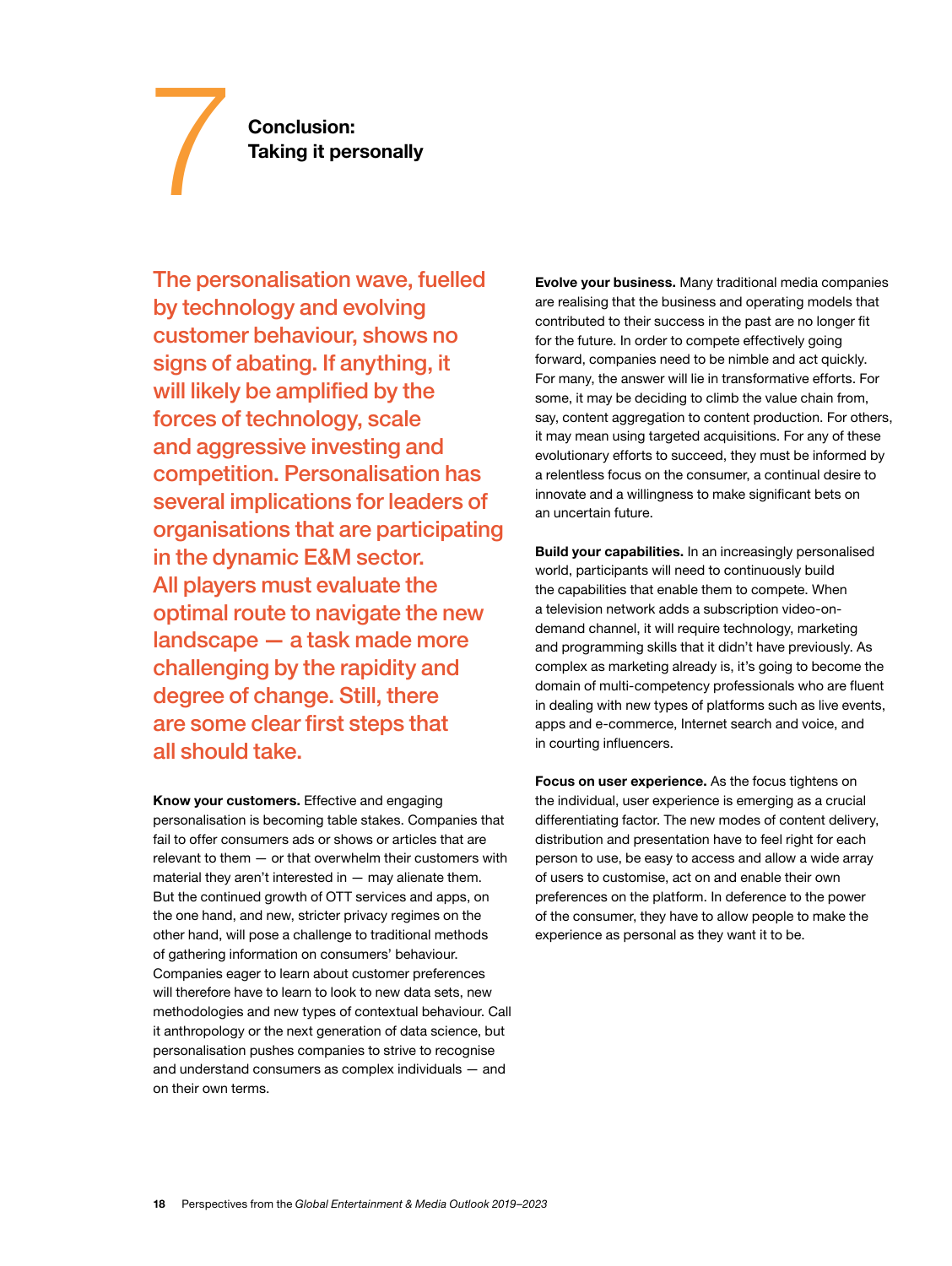#### **Actions for E&M leaders to take now**



**Know your customers** Look to new data sets, methodologies and contextual behaviour to understand consumers. **2 Evolve your business**

To compete effectively, companies need to be nimble and act rapidly.



As silos break down, companies will need to continually expand their capabilities and attract multi-competency professionals.



**experience** Content has to be compelling for each person to use, be easy to access and allow a wide array of users to customise the platform.



*context* **is king, too** Companies must stay abreast of new developments in technology, the competitive market and regulations, and remember the individual behind every user ID.

#### **Source:** PwC

**Understand that** *context* **is king, too.** Companies will find it difficult to succeed unless they focus intently on building customer knowledge, evolutionary strategies, core capabilities and quality user experiences. But given the rapid changes afoot, companies, regardless of the sector in which they operate, must continually scan the horizon for new developments. They can't afford to separate themselves from technological developments such as 5G. If they want to build trust in every country in which they operate, they must keep up with the manifold developments in the regulatory arena. To gain, maintain and build the confidence of the individuals with whom they interact, they'll have to understand that a distinct person lies behind every user ID and customer account.

Put simply: it's time to get personal with consumers — or be left out of the conversation.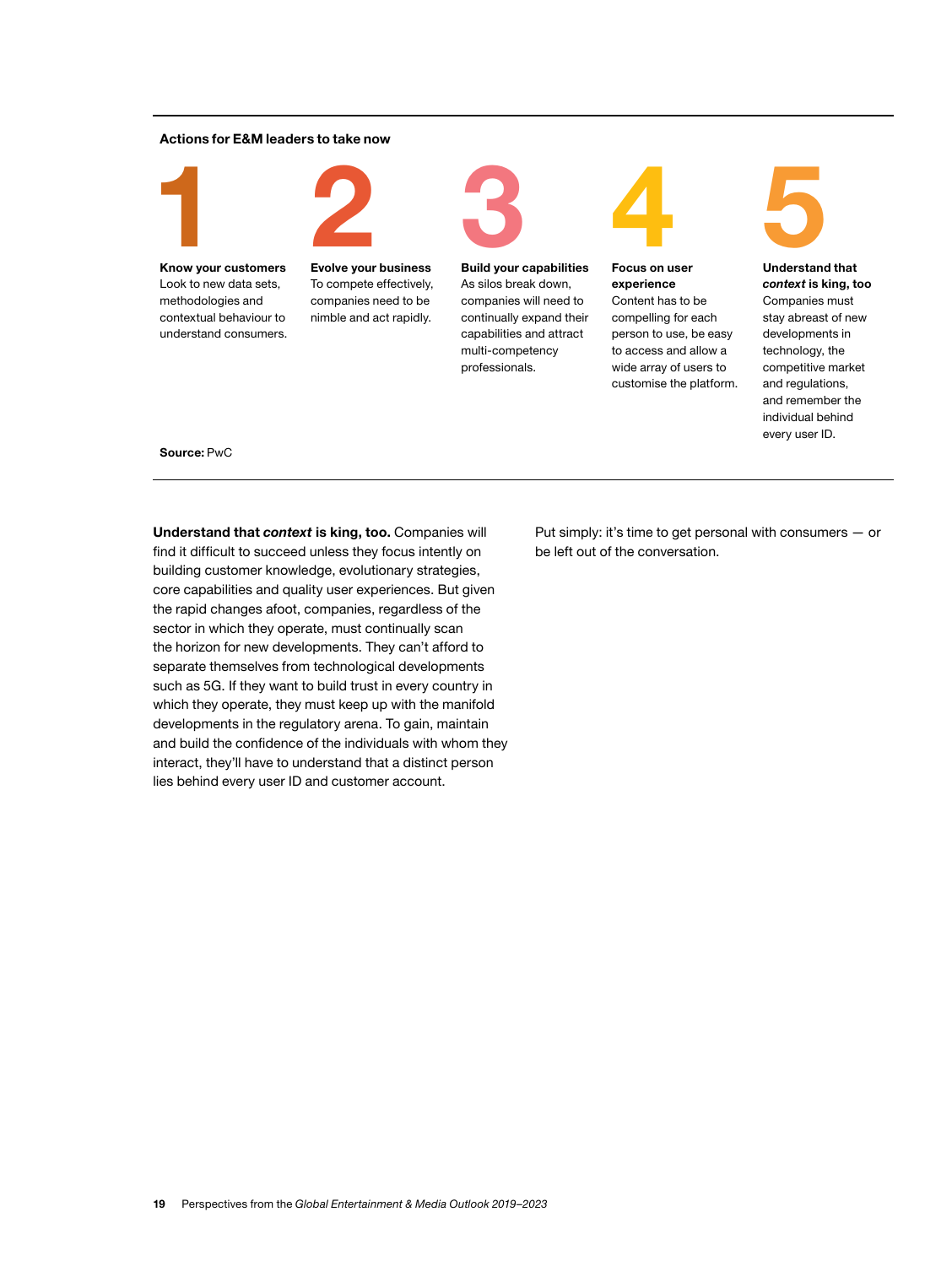#### **Methodology and definitions**

#### **Historical data collection**

All forecasts have been built starting with the collection of historical data from a variety of sources. A baseline of accurate and comprehensive historical data is collected in the first instance from publicly available information, including from trade associations and government agencies. When this data is used directly, these sources are cited accordingly. In addition, interviews with relevant associations, regulators and leading players have been conducted to gather insights and estimates not available in the public domain. When this information is collected, it is used as part of calculations, and the sources are proprietary.

#### **Forecasting methods**

All forecasts are prepared as part of a collaborative, integrated process involving both quantitative and qualitative analysis. The forecasts are the result of a rigorous process of scoping, market mapping, data collection, statistical modelling and validation.

Note: All data, charts and graphs (unless stated otherwise) in this publication are taken from the *Global Entertainment & Media Outlook*.

#### **Definitions**

Do you want access to consumer and advertising spending data at the click of a button? The *Global Entertainment & Media Outlook* is a comprehensive source of global analyses and five-year forecasts of consumer and advertising spending across 53 territories for 14 segments:

- • Books
- • Business-to-business
- • Cinema
- • Data consumption
- • Internet access
- • Internet advertising
- • Music, radio and podcasts
- • Newspapers and consumer magazines
- • OTT video
- • Out-of-home advertising
- • Traditional TV and home video
- $\cdot$  TV advertising
- • Video games and esports
- • Virtual reality

To access the full segment definitions for the *Outlook*, please visit [www.pwc.com/outlook](https://www.pwc.com/outlook)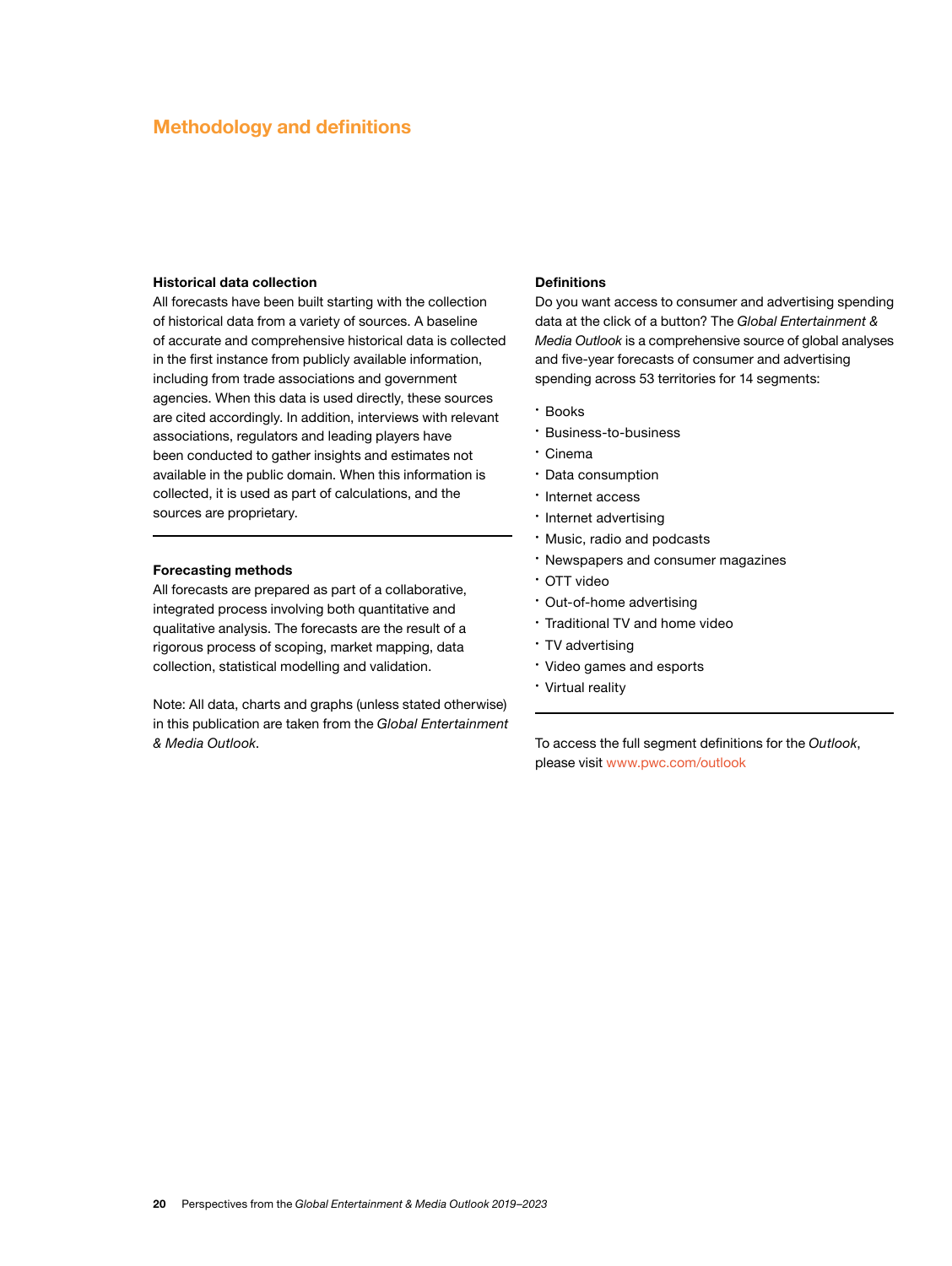#### **Use and permissions**

#### **Use of data in this publication**

Material in this publication is drawn from data in the *Global Entertainment & Media Outlook 2019–2023*, a comprehensive source of consumer and advertising spend data available via subscription at [www.pwc.com/outlook](https://www.pwc.com/outlook). PwC continually seeks to update the online *Outlook* data; therefore, please note that the data in this publication may not be aligned with the data found online. The *Global Entertainment & Media Outlook 2019–2023* is the most up-to-date source of consumer and advertising spending data.

This document is provided by PwC for general guidance only and does not constitute the provision of legal advice, accounting services, investment advice or professional consulting of any kind. The information provided herein should not be used as a substitute for consultation with professional tax, accounting, legal or other competent advisers. Before making any decision or taking any action, you should consult a professional adviser who has been provided with all pertinent facts relevant to your particular situation.

The information is provided as is, with no assurance or guarantee of completeness, accuracy or timeliness of the information and without warranty of any kind, express or implied, including but not limited to warranties of performance, merchantability and fitness for a particular purpose. Content from the articles in this publication must not be excerpted, used or presented in any portion that would render it misleading in any manner or that fails to provide sufficient context.

#### **Permission to cite**

No part of this publication may be excerpted, reproduced, stored in a retrieval system or distributed or transmitted in any form or by any means — including electronic, mechanical, photocopying, recording or scanning without the prior written permission of PwC.

Requests should be submitted in writing to Angela Suh at [angela.suh@pwc.com](mailto:angela.suh%40pwc.com?subject=) outlining the excerpts you wish to use, along with a draft copy of the full report

that the excerpts will appear in. Provision of this information is necessary for every citation request to enable PwC to assess the context in which the excerpts are being presented.

Without limiting the foregoing, excerpts from the publication may be used only for background market illustration, should not be the sole source of 2019–2023 information and must not form the majority of sourced information.

#### **About PwC**

At PwC, our purpose is to build trust in society and solve important problems. We're a network of firms in 158 countries with more than 250,000 people who are committed to delivering quality in assurance, advisory and tax services. Find out more and tell us what matters to you by visiting us at [www.pwc.com](https://www.pwc.com/).

#### **Supplier to the** *Outlook*

Ovum, part of the Informa Tech group of businesses, is a provider of business intelligence and strategic services to the global telecoms and media markets, [www.ovum.com](https://ovum.informa.com/)

© 2019 PwC. All rights reserved. PwC refers to the PwC network and/or one or more of its member firms, each of which is also a separate legal entity. Please see [www.pwc](https://www.pwc.com/gx/en/about/corporate-governance/network-structure.html) [.com/structure](https://www.pwc.com/gx/en/about/corporate-governance/network-structure.html) for further details. This content is for general information purposes only, and should not be used as a substitute for consultation with professional advisers.

*Global Entertainment & Media Outlook* is a trademark owned by PricewaterhouseCoopers LLP.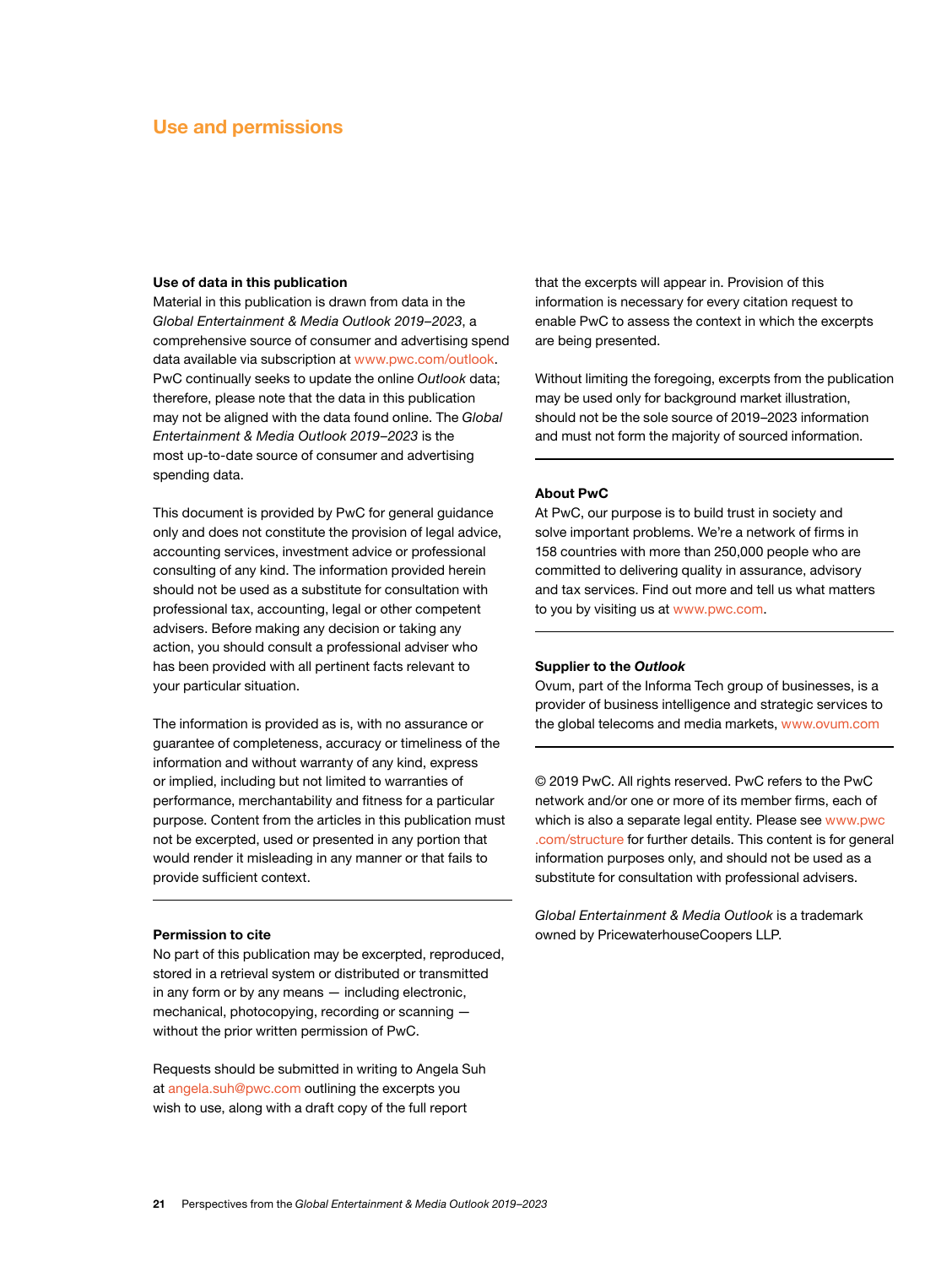#### **Contributors**

CJ Bangah Rajib Basu Daniel Bunyan Wilson Chow James DePonte Ennèl van Eeden Daniel Gross Robert Kramer Kazuteru Kubota Ricard Queiroz Sharly Rungkat Karim Sarkis Charles Stuart Cecilia Yau

Many other professionals from the PwC entertainment and media practice, across the network, reviewed and added local expertise to this publication.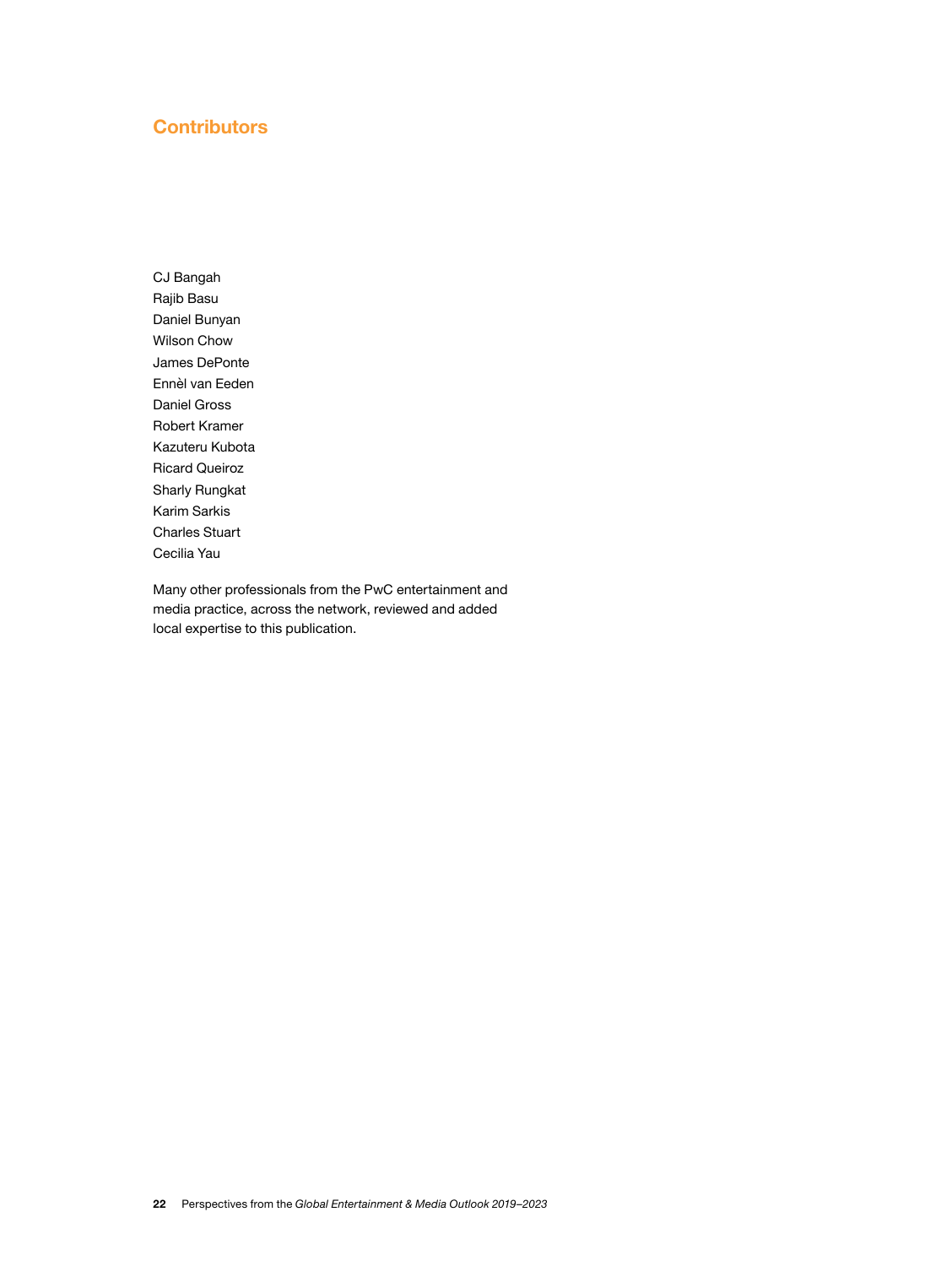#### *Global Entertainment & Media Outlook* **territory contacts**

**PwC Argentina** Ariel Vidan [ariel.vidan@ar.pwc.com](mailto:ariel.vidan%40ar.pwc.com?subject=)

**PwC Australia** Justin Papps [justin.papps@pwc.com](mailto:justin.papps%40pwc.com?subject=)

**PwC Austria** Hannes Orthofer [hannes.orthofer@pwc.com](mailto:hannes.orthofer%40pwc.com?subject=)

**PwC Belgium** Kurt Cappoen [kurt.cappoen@pwc.com](mailto:kurt.cappoen%40pwc.com?subject=)

**PwC Brazil** Sérgio Zamora [sergio.zamora@pwc.com](mailto:sergio.zamora%40pwc.com?subject=)

**PwC Canada** John Simcoe [john.b.simcoe@pwc.com](mailto:john.b.simcoe%40pwc.com?subject=)

**PwC Chile** Federico Morello [federico.morello@cl.pwc.com](mailto:federico.morello%40cl.pwc.com?subject=)

**PwC China & Hong Kong** Cecilia Yau [cecilia.yau@hk.pwc.com](mailto:cecilia.yau%40hk.pwc.com?subject=)

**PwC Colombia** Giovanny Molina [giovanny.molina@co.pwc.com](mailto:giovanny.molina%40co.pwc.com?subject=)

**PwC Czech Republic** Tomas Basta [tomas.basta@pwc.com](mailto:tomas.basta%40pwc.com?subject=)

**PwC Denmark** Leif Ulbaek Jensen [leif.ulbaek.jensen@dk.pwc.com](mailto:leif.ulbaek.jensen%40dk.pwc.com?subject=) **PwC Finland** Tuomas Törmänen [tuomas.tormanen@pwc.com](mailto:tuomas.tormanen%40pwc.com?subject=)

**PwC France** Richard Bejot [richard.bejot@pwc.com](mailto:richard.bejot%40pwc.com?subject=)

**PwC Germany** Werner Ballhaus [werner.ballhaus@pwc.com](mailto:werner.ballhaus%40pwc.com?subject=)

**PwC Greece** Panagiotis Zisis [panagiotis.zisis@gr.pwc.com](mailto:panagiotis.zisis%40gr.pwc.com?subject=)

**PwC Hungary** Marta Szucs [marta.szucs@pwc.com](mailto:marta.szucs%40pwc.com?subject=)

**PwC India** Rajib Basu [rajib.basu@pwc.com](mailto:rajib.basu%40pwc.com?subject=)

**PwC Indonesia** Sharly Rungkat [sharly.rungkat@id.pwc.com](mailto:sharly.rungkat%40id.pwc.com?subject=)

**PwC Ireland** Amy Ball [amy.ball@pwc.com](mailto:amy.ball%40pwc.com?subject=)

**PwC Israel** Amir Gleit [amir.gleit@pwc.com](mailto:amir.gleit%40pwc.com?subject=)

**PwC Italy** Maria Teresa Capobianco [maria.teresa.capobianco@pwc.com](mailto:maria.teresa.capobianco%40pwc.com?subject=)

**PwC Japan** Yoshihisa Chiyoda [yoshihisa.chiyoda@pwc.com](mailto:yoshihisa.chiyoda%40pwc.com?subject=)

**PwC Kenya** Michael Mugasa [michael.mugasa@pwc.com](mailto:michael.mugasa%40pwc.com?subject=)

**PwC Korea** Jongyup Han [jongyup.han@pwc.com](mailto:jongyup.han%40pwc.com?subject=)

**PwC Malaysia** Irvin Menezes [irvin.menezes@my.pwc.com](mailto:irvin.menezes%40my.pwc.com?subject=)

**PwC Mexico** Anderson Ramires [anderson.ramires@pwc.com](mailto:anderson.ramires%40pwc.com?subject=)

**PwC Middle East** Karim Sarkis [karim.sarkis@strategyand.ae.pwc.com](mailto:karim.sarkis%40strategyand.ae.pwc.com?subject=)

**PwC Netherlands** Ennèl van Eeden [ennel.van.eeden@pwc.com](mailto:ennel.van.eeden%40pwc.com?subject=)

Casper Scheffer [casper.scheffer@pwc.com](mailto:casper.scheffer%40pwc.com?subject=)

**PwC New Zealand** Keren Blakey [keren.j.blakey@nz.pwc.com](mailto:keren.j.blakey%40nz.pwc.com?subject=)

**PwC Nigeria** Femi Osinubi [femi.osinubi@pwc.com](mailto:femi.osinubi%40pwc.com?subject=)

**PwC Norway** Eivind Nilsen [eivind.nilsen@pwc.com](mailto:eivind.nilsen%40pwc.com?subject=)

**PwC Pakistan** Shabbar Zaidi [s.m.shabbar.zaidi@pk.pwc.com](mailto:s.m.shabbar.zaidi%40pk.pwc.com?subject=)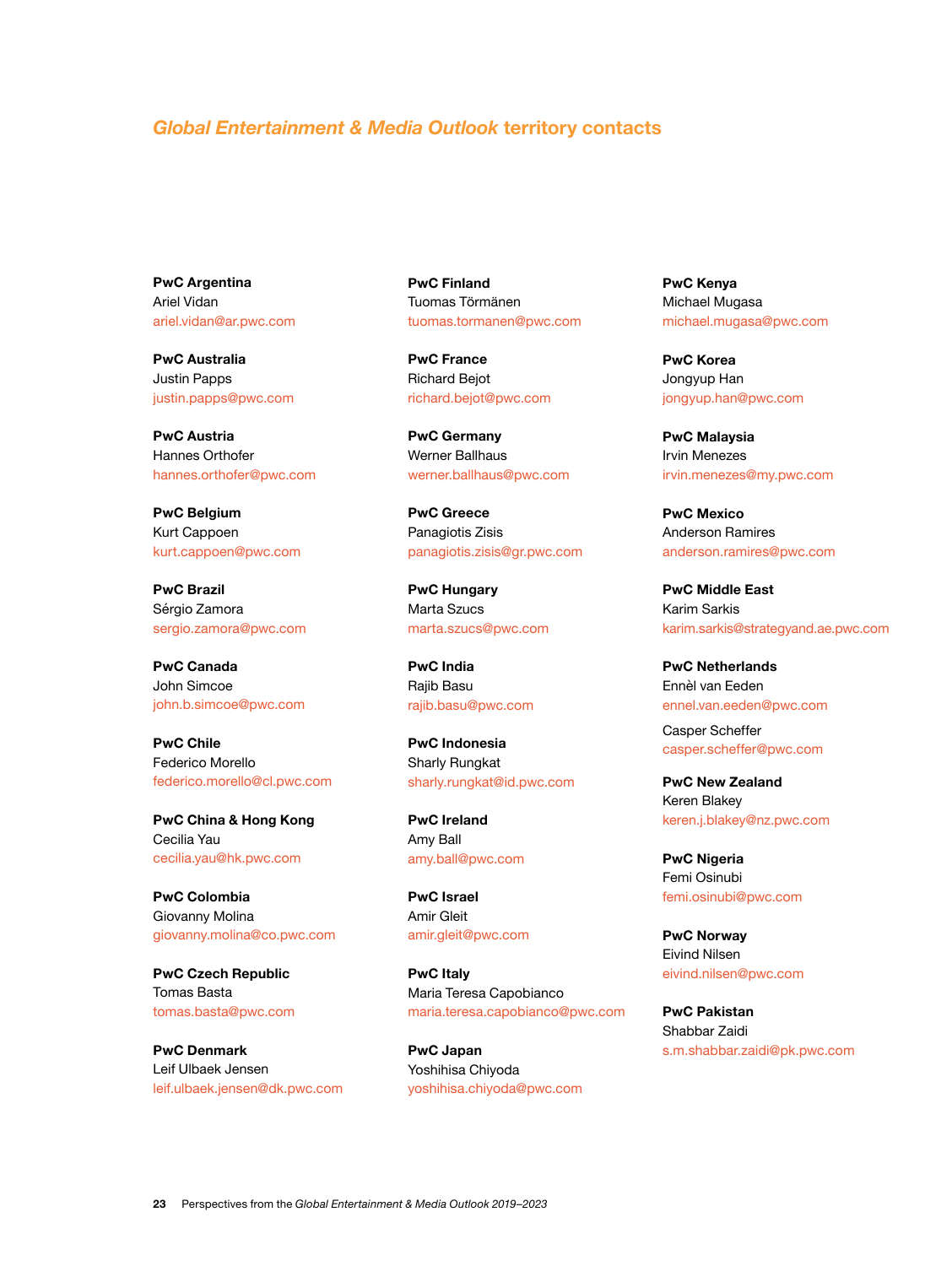**PwC Peru** Juan Carlos Mandujano [juan.carlos.mandujano@pe.pwc.com](mailto:juan.carlos.mandujano%40pe.pwc.com?subject=)

**PwC Philippines** Mary Jade Roxas-Divinagracia [jade.roxas@ph.pwc.com](mailto:jade.roxas%40ph.pwc.com?subject=)

**PwC Poland** Paweł Wesolowski [pawel.wesolowski@pwc.com](mailto:pawel.wesolowski%40pwc.com?subject=)

**PwC Portugal** Pedro Deus [pedro.deus@pwc.com](mailto:pedro.deus%40pwc.com?subject=)

**PwC Romania** Florin Deaconescu [florin.deaconescu@pwc.com](mailto:florin.deaconescu%40pwc.com?subject=)

**PwC Russia** Yury Pukha [yury.pukha@pwc.com](mailto:yury.pukha%40pwc.com?subject=)

**PwC Singapore** Oliver Wilkinson [oliver.wilkinson@sg.pwc.com](mailto:oliver.wilkinson%40sg.pwc.com?subject=)

**PwC South Africa** Vicky Myburgh [vicky.myburgh@pwc.com](mailto:vicky.myburgh%40pwc.com?subject=)

**PwC Spain** Patricia Manca [patricia.manca.diaz@es.pwc.com](mailto:patricia.manca.diaz%40es.pwc.com?subject=)

**PwC Sweden** Nicklas Kullberg [nicklas.kullberg@pwc.com](mailto:nicklas.kullberg%40pwc.com?subject=)

**PwC Switzerland** Patrick Balkanyi [patrick.balkanyi@ch.pwc.com](mailto:patrick.balkanyi%40ch.pwc.com?subject=) **PwC Taiwan** Gary Chih [gary.chih@tw.pwc.com](mailto:gary.chih%40tw.pwc.com?subject=)

**PwC Thailand** Tina Hammond [tina.ann.hammond@th.pwc.com](mailto:tina.ann.hammond%40th.pwc.com?subject=)

**PwC Turkey** Murat Colakoglu [murat.colakoglu@pwc.com](mailto:murat.colakoglu%40pwc.com?subject=)

**PwC United Kingdom** Mark Maitland [mark.o.maitland@pwc.com](mailto:mark.o.maitland%40pwc.com?subject=)

**PwC United States** Mark McCaffrey [mark.mccaffrey@pwc.com](mailto:mark.mccaffrey%40pwc.com?subject=)

**PwC Vietnam** Ong Tiong Hooi [tiong.hooi.ong@pwc.com](mailto:tiong.hooi.ong%40pwc.com?subject=)